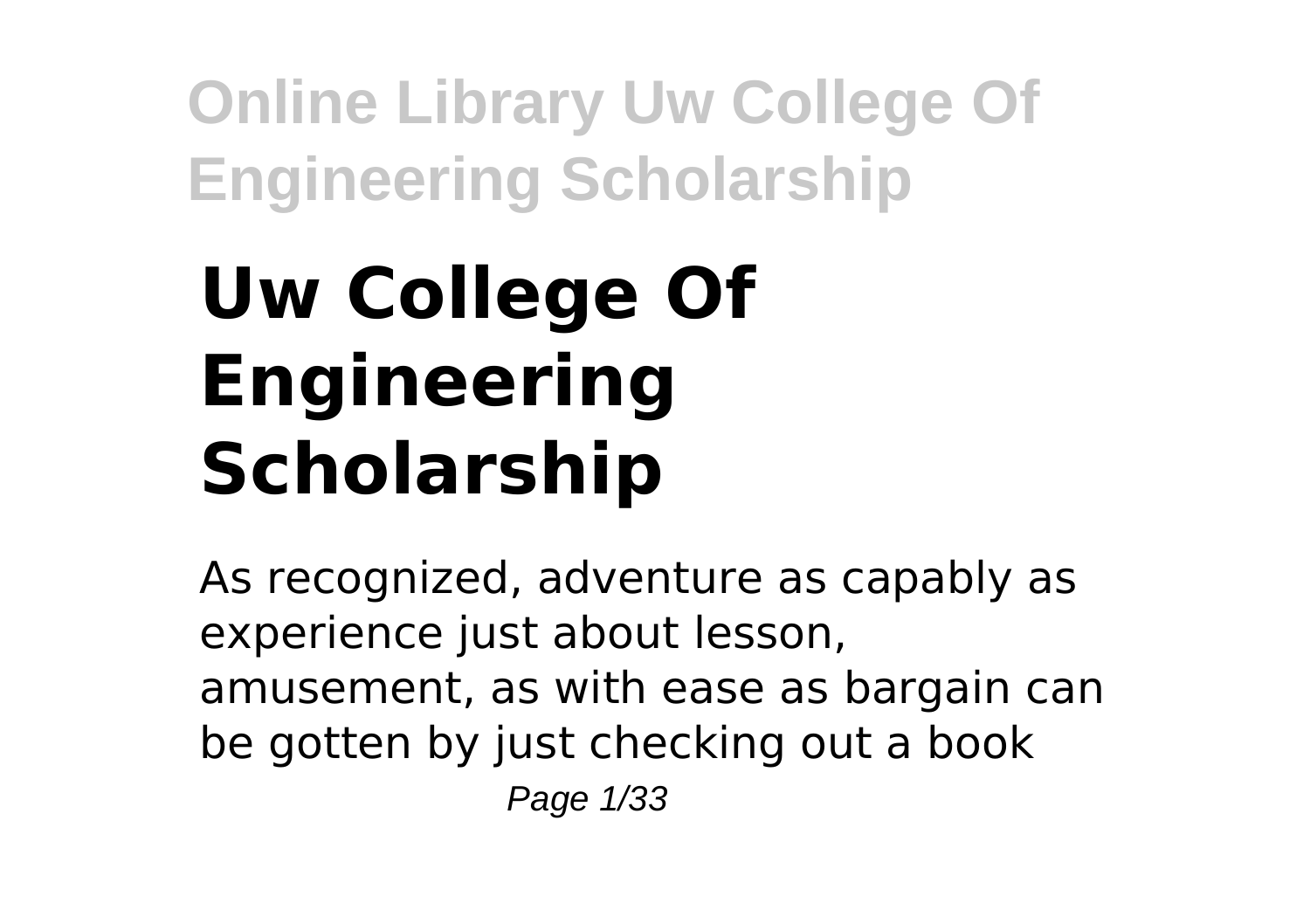**uw college of engineering scholarship** plus it is not directly done, you could endure even more approximately this life, in this area the world.

We allow you this proper as skillfully as simple mannerism to acquire those all. We provide uw college of engineering

Page 2/33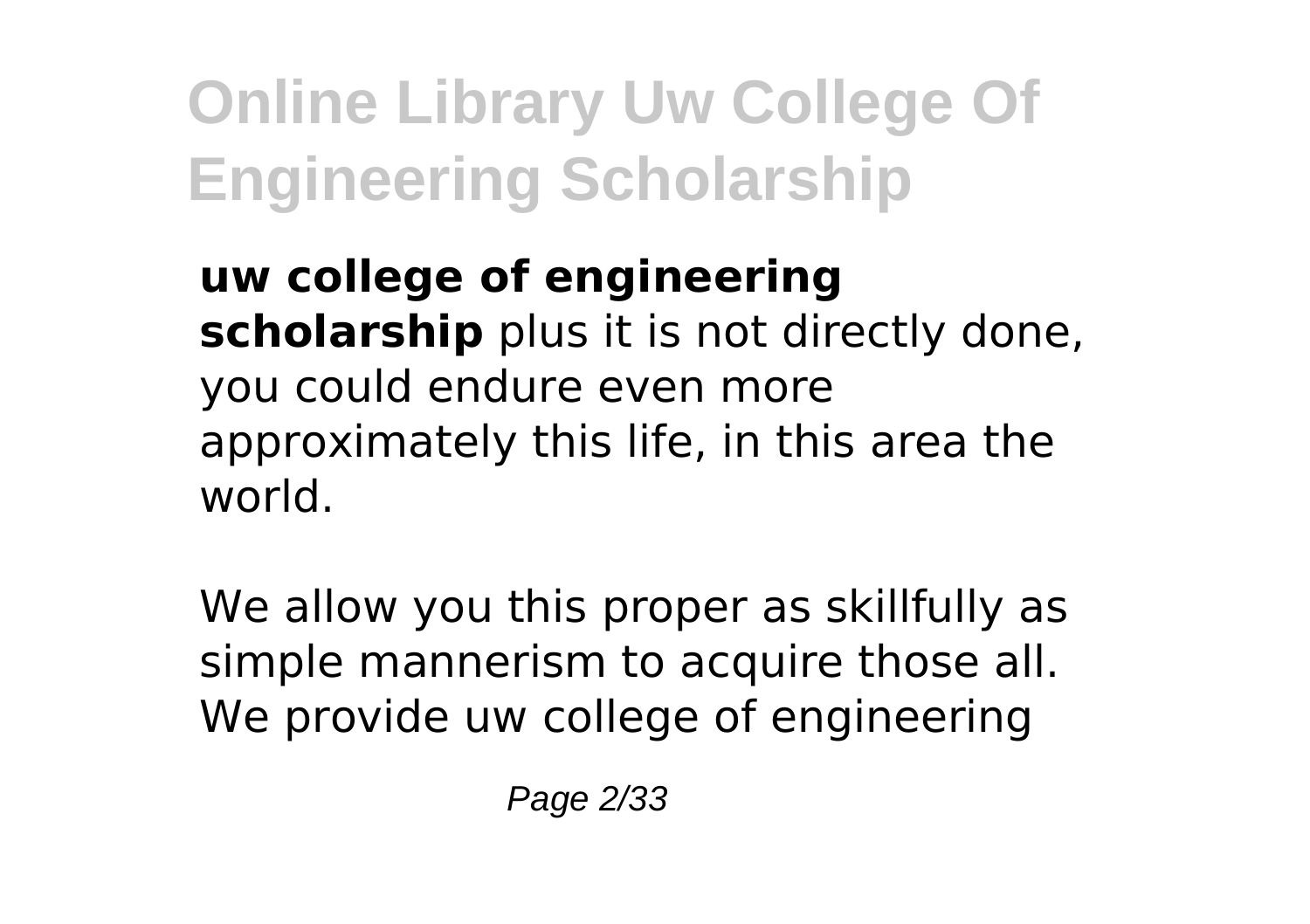scholarship and numerous ebook collections from fictions to scientific research in any way. accompanied by them is this uw college of engineering scholarship that can be your partner.

There aren't a lot of free Kindle books here because they aren't free for a very long period of time, though there are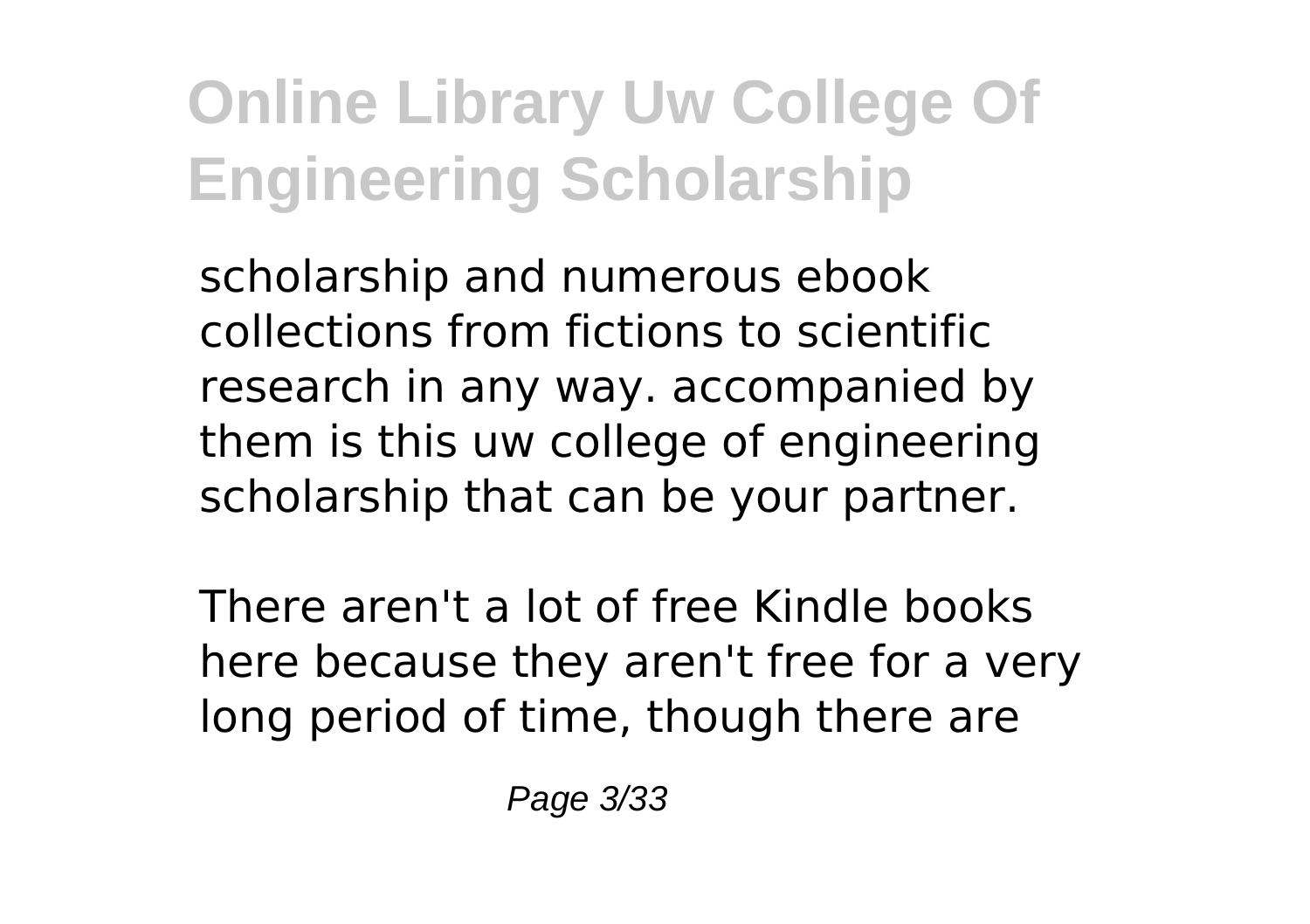plenty of genres you can browse through. Look carefully on each download page and you can find when the free deal ends.

### **Uw College Of Engineering Scholarship**

Chaya family establishes new, needbased scholarship for outstanding UW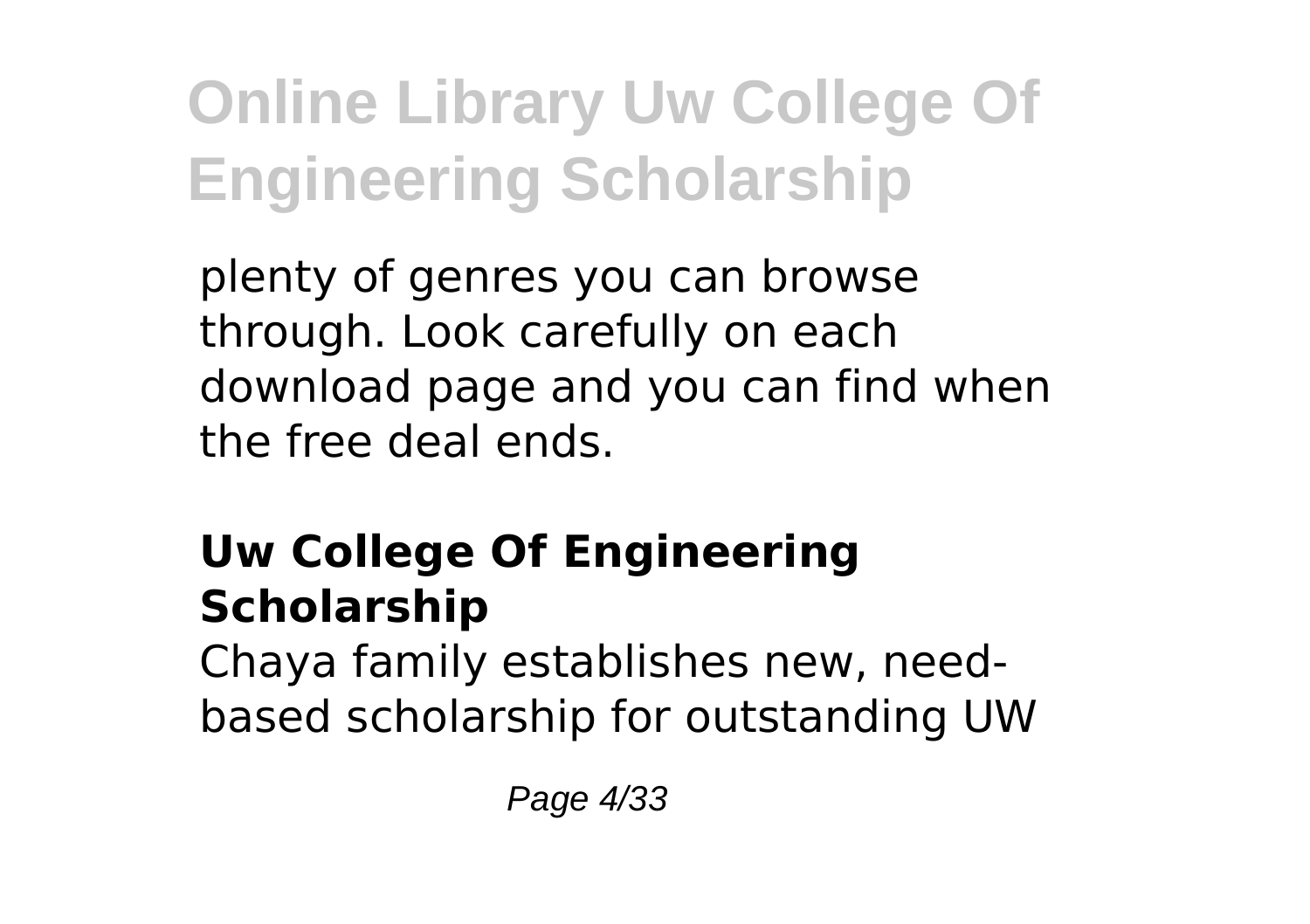ECE undergraduates. ... After founding Northwest Indian College's first engineering program, Stephanie Bostwick aims to bring clean energy to her classroom — and to the Lummi Nation. ... An interdisciplinary research team at the University of Washington (UW), led by ...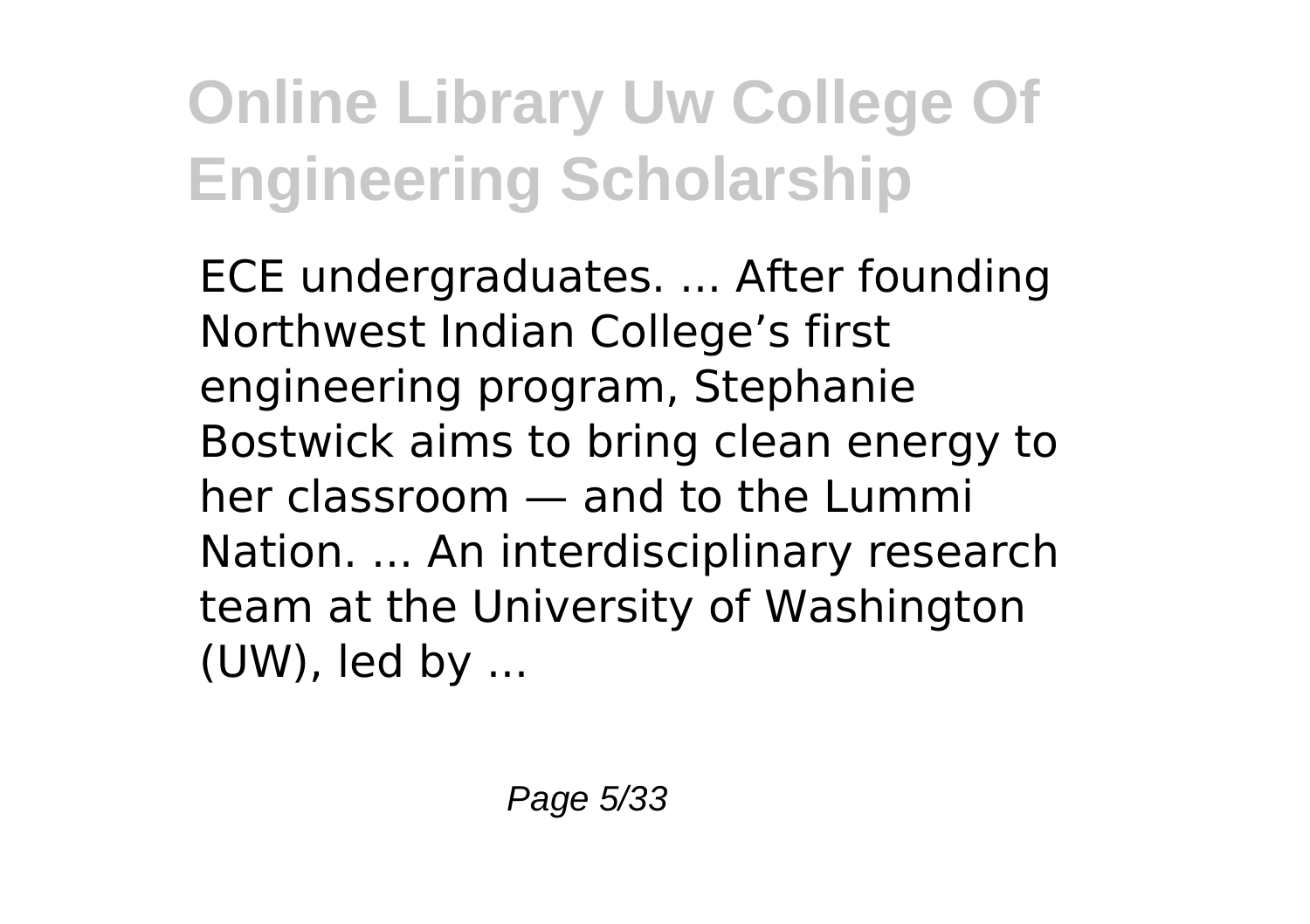#### **UW Department of Electrical & Computer Engineering**

In honor of Professor Joe Mahoney's upcoming retirement, a newly established scholarship fund will support underrepresented students who are the first in their family to attend college. Read more. Department news. Two College of Engineering teaching awards.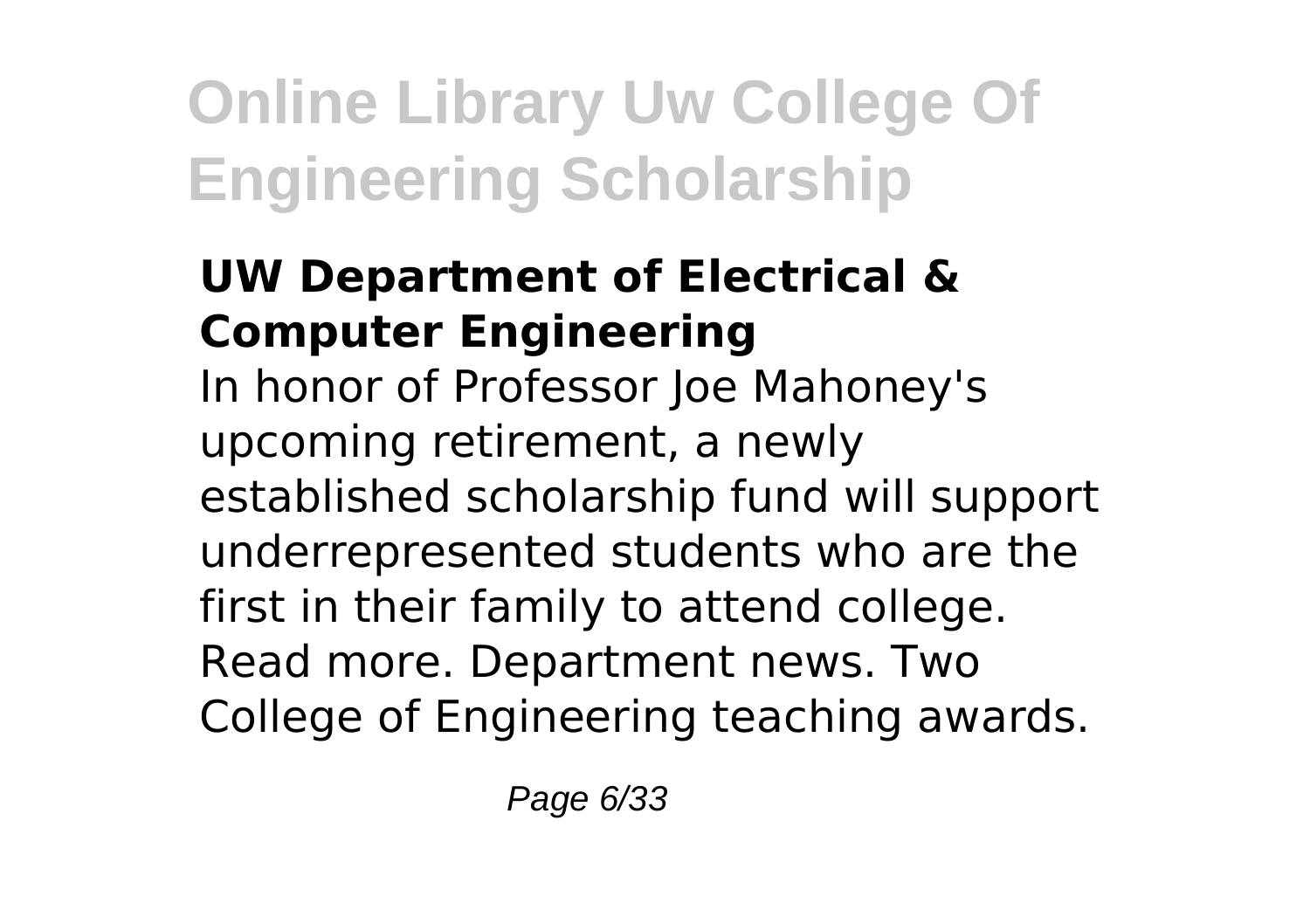... UW College of Engineering | Seattle,  $WA$ ...

#### **UW Civil & Environmental Engineering Home Page | Civil & Environmental ...**

The transition from the existing BSEE to the new BSECE degree program will occur gradually over time, beginning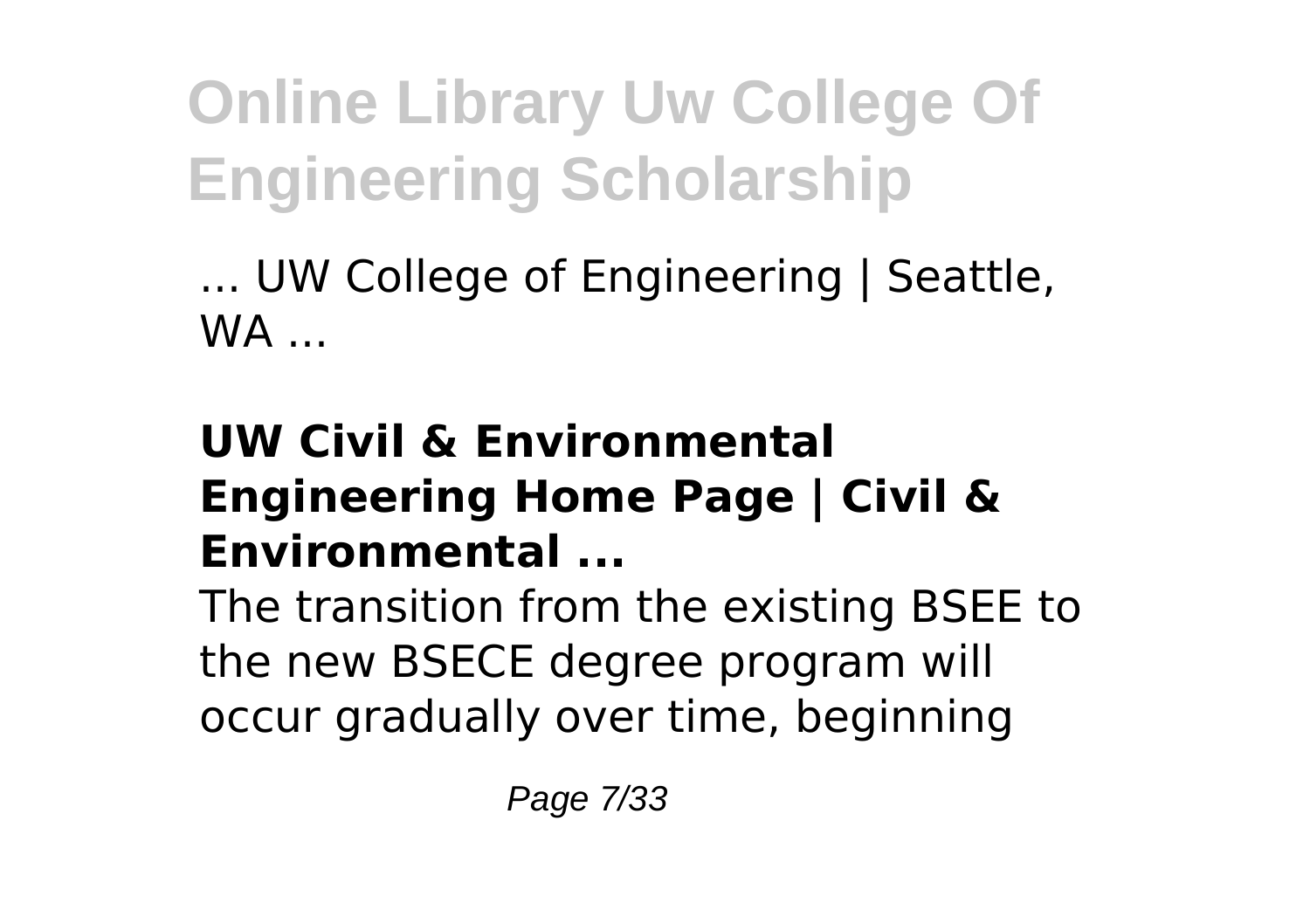with direct-to-college and transfer students entering the UW College of Engineering autumn quarter 2022. Beginning autumn quarter 2024, the BSECE will be the only degree available for undergraduate admission.

#### **Bachelor of Science | UW Department of Electrical &**

Page 8/33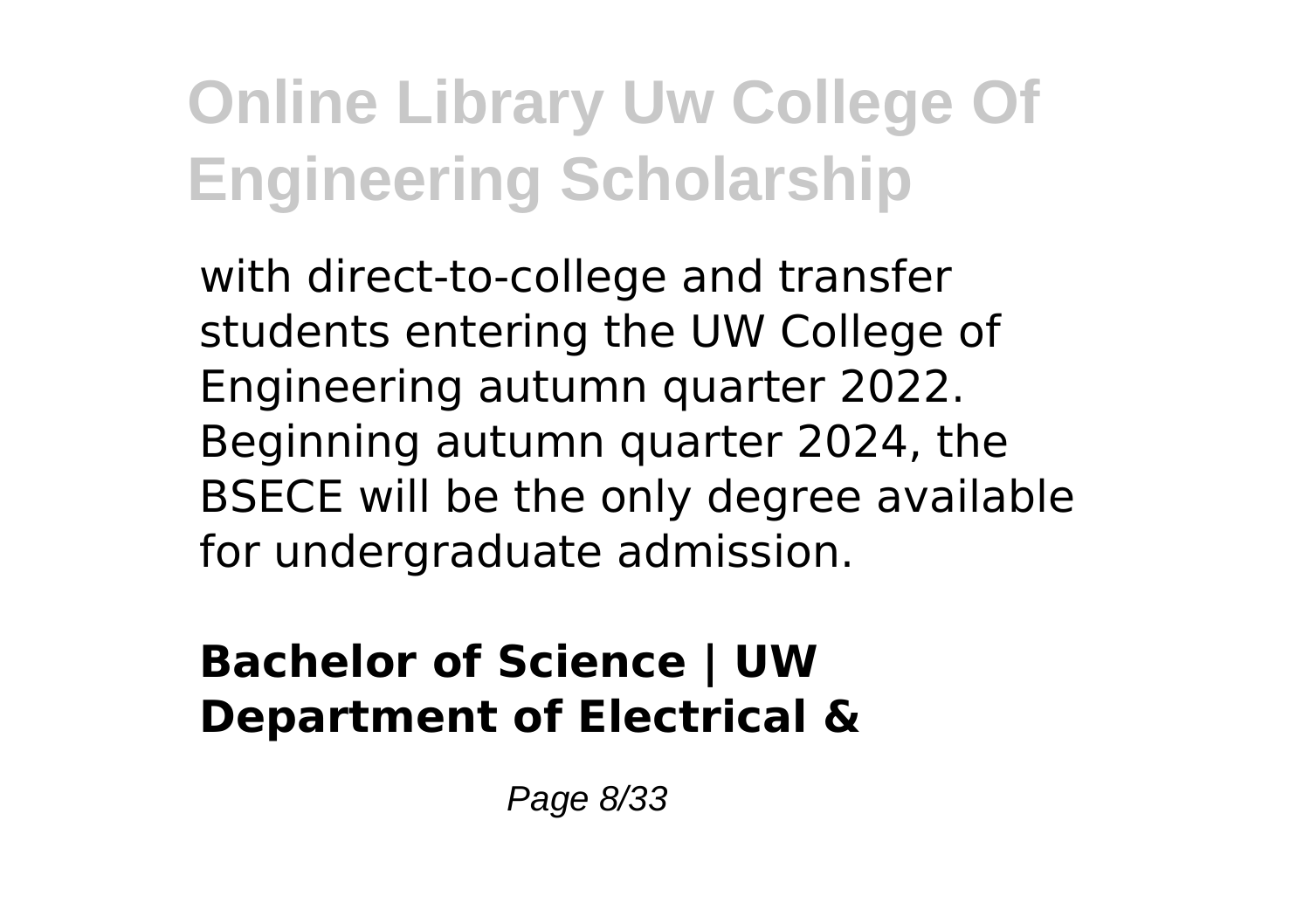### **Computer Engineering**

UW Colleges Transcripts The University of Wisconsin Extended Campus serves as the custodian of education records of former UW Colleges students who attended a two-year campus prior to September 1, 2019. The UW Colleges transcript remains the official academic record of these former students. ... UW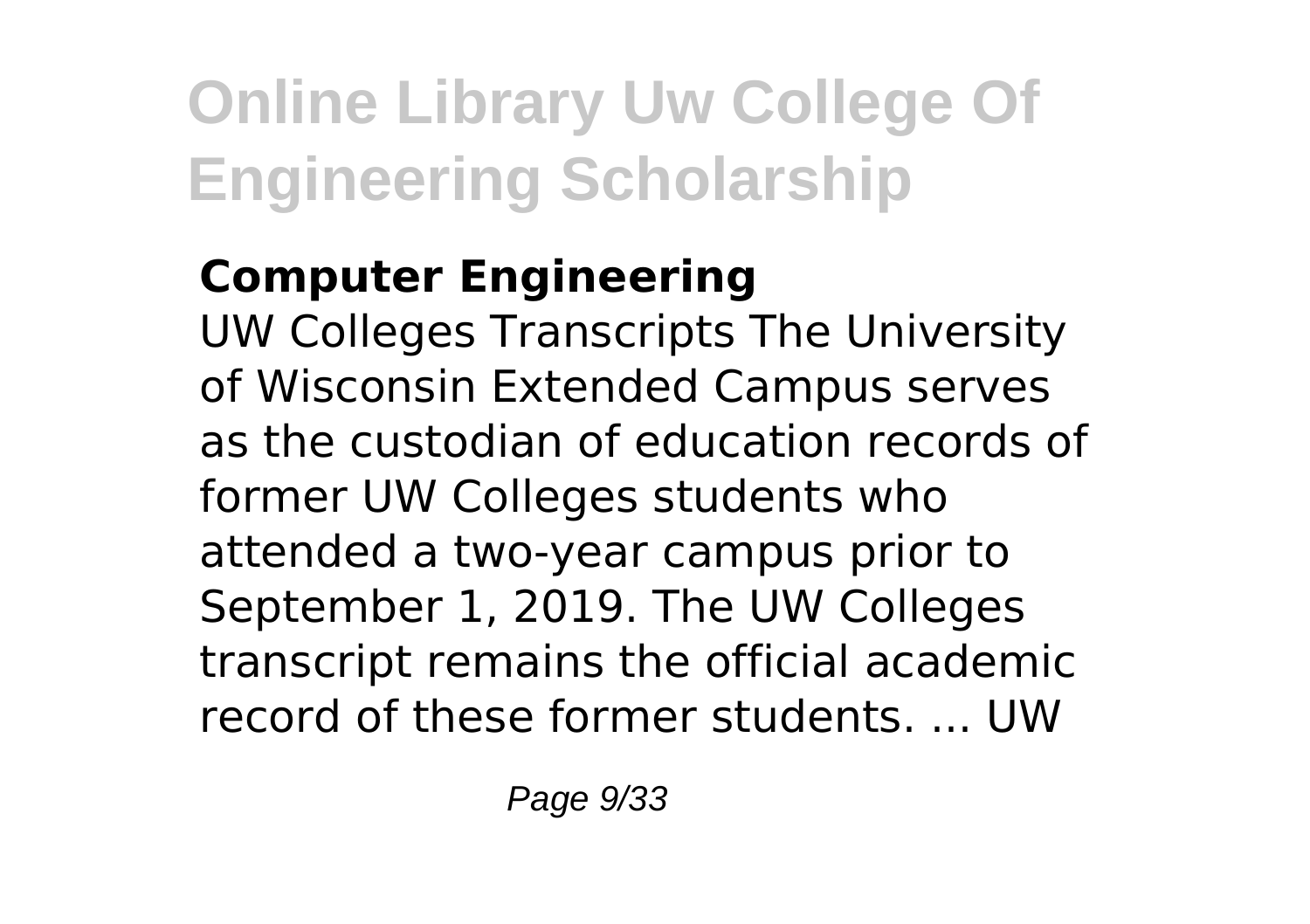College Courses Online is no longer offering ...

**Former UW Colleges Information** Welcome to the Wisconsin Scholarship Hub (WiSH)! Below, you will find a listing of scholarship opportunities available to students with information about the applications, deadlines, eligibility

Page 10/33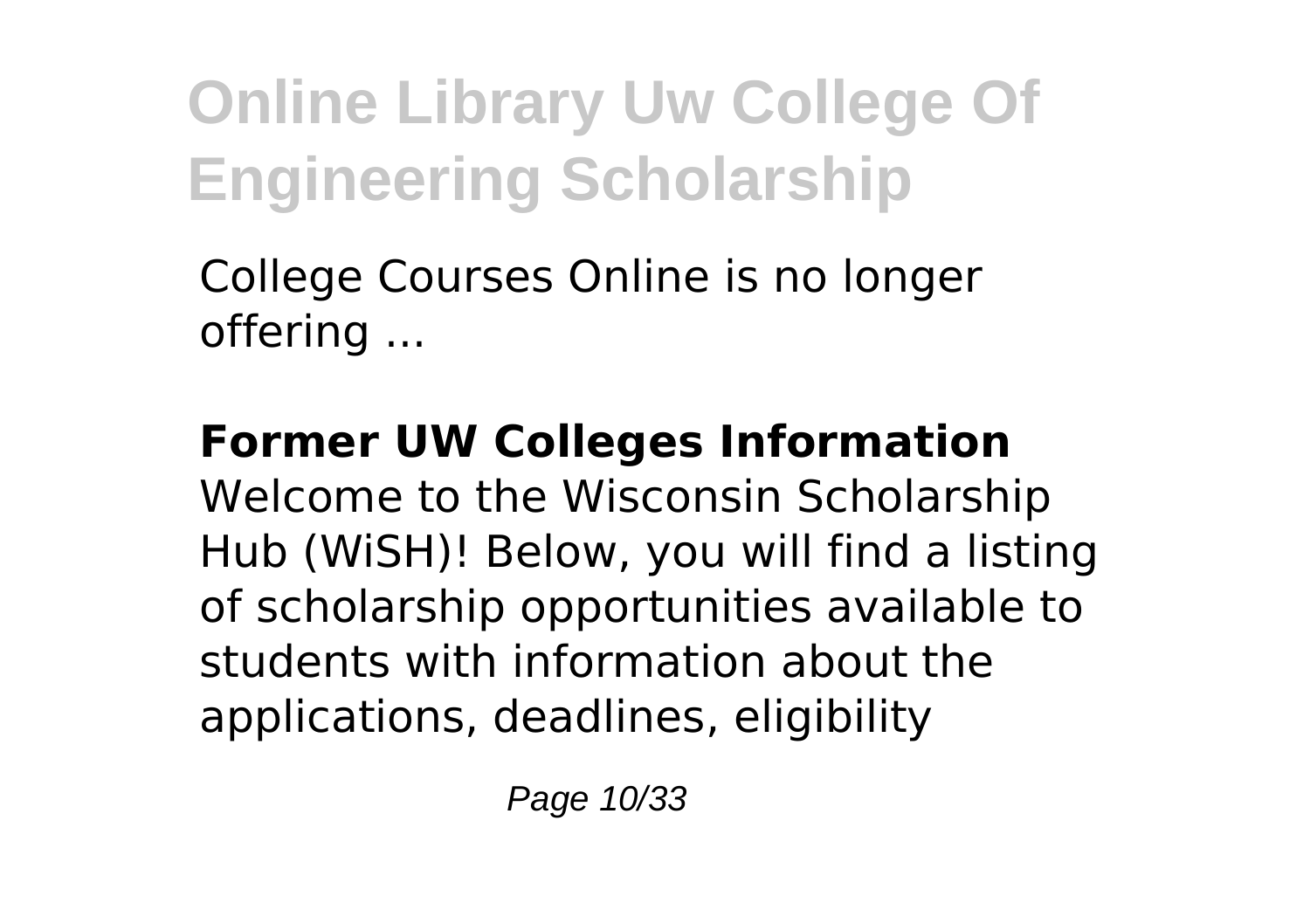criteria, award amounts, donors, and more. ... College of Engineering; College of Letters and Science; Wisconsin School of Business – BBA; Common ...

#### **All Opportunities - Wisconsin Scholarship Hub (WiSH)** Open Scholarship Commons One-stop shop for knowledge creation and

Page 11/33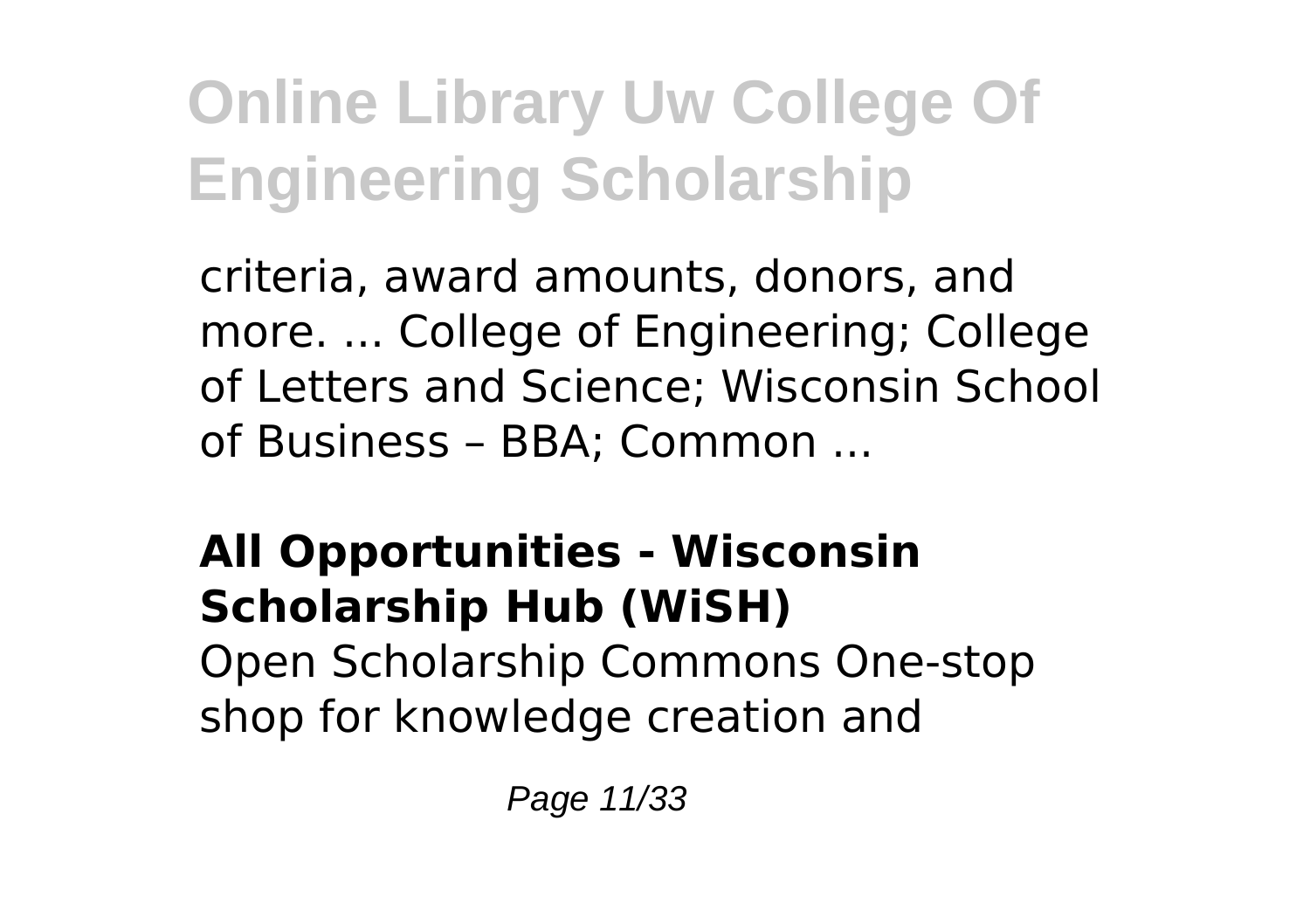dissemination services. ... The Engineering Library supports the research and teaching of the College of Engineering and the School of Computer Science & Engineering. Information. ... University of Washington Libraries Box 352900 Seattle, WA 98195-2900 USA phone: 206-543-0242 ...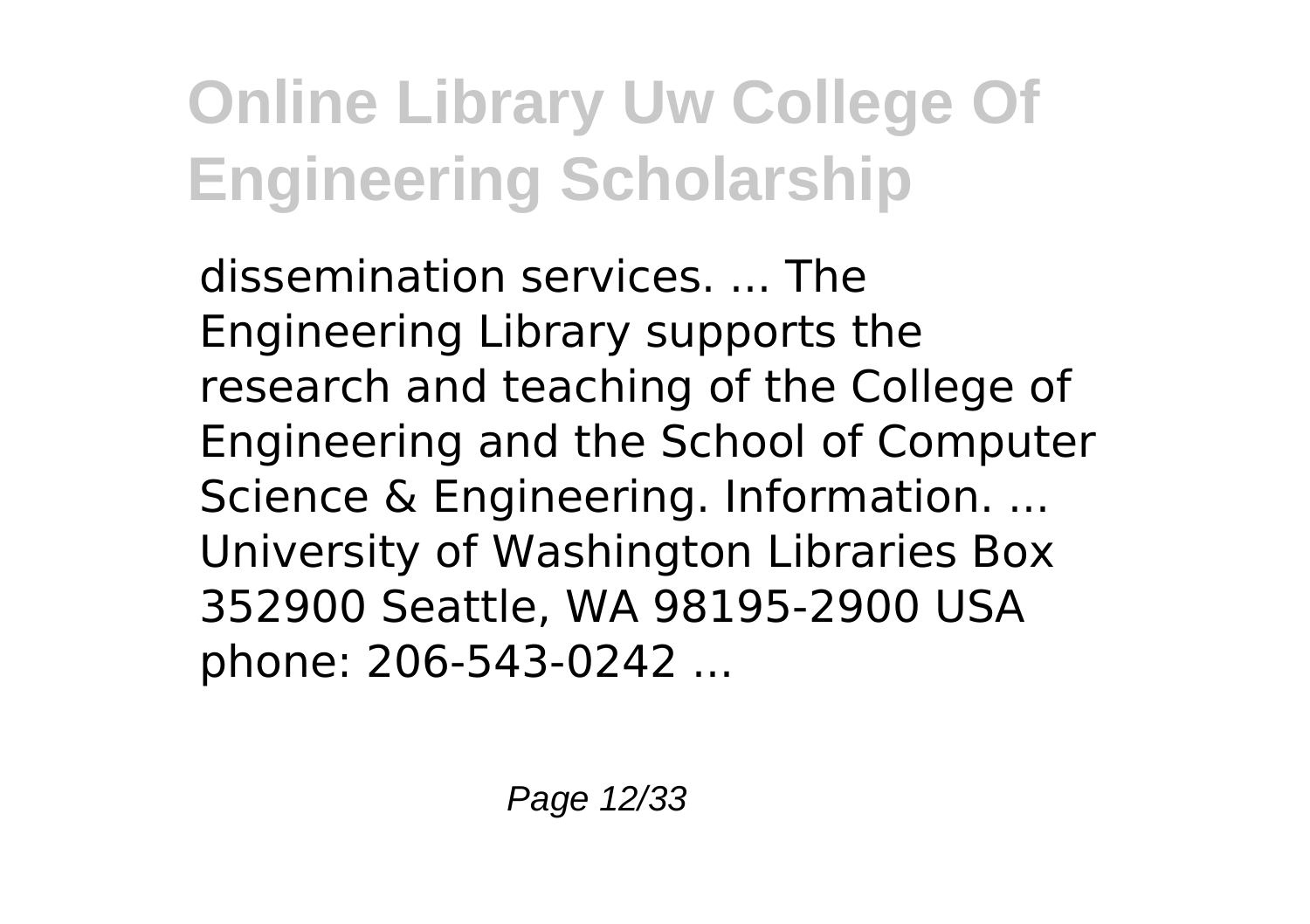#### **Engineering Library — UW Libraries - University of Washington**

Since 1866, the University of Wisconsin-Platteville has been a regional leader among 4-year colleges with challenging academics; renowned faculty; and notable alumni. And, during these unprecedented times of COVID-19, our faculty, staff, and students are applying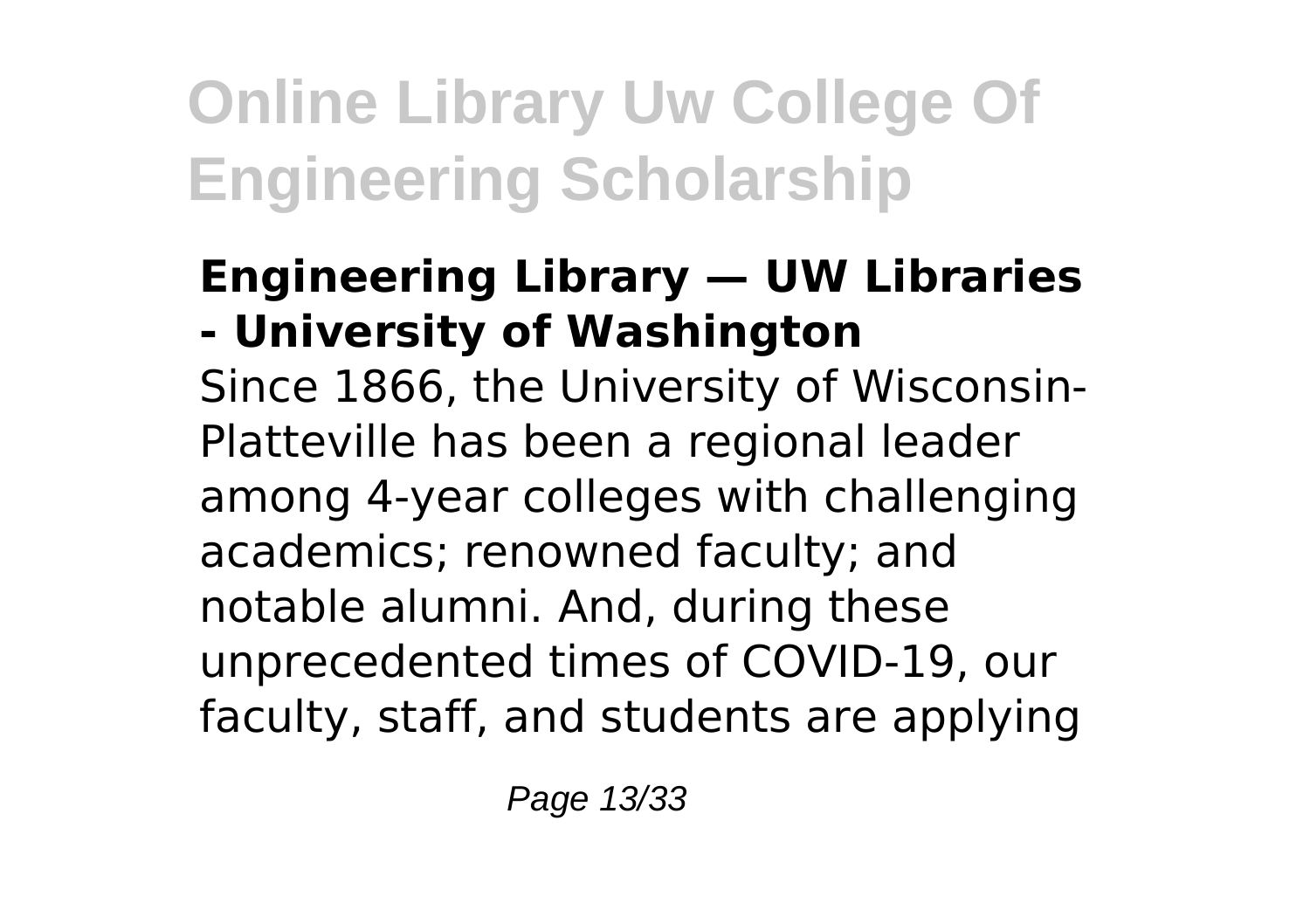their research and skills to impact our communities in a positive way.

#### **University of Wisconsin-Platteville | College in Wisconsin**

The repository is a service of the University of Washington School of Law, Marian Gould Gallagher Law Library. Scholarly works and historical sources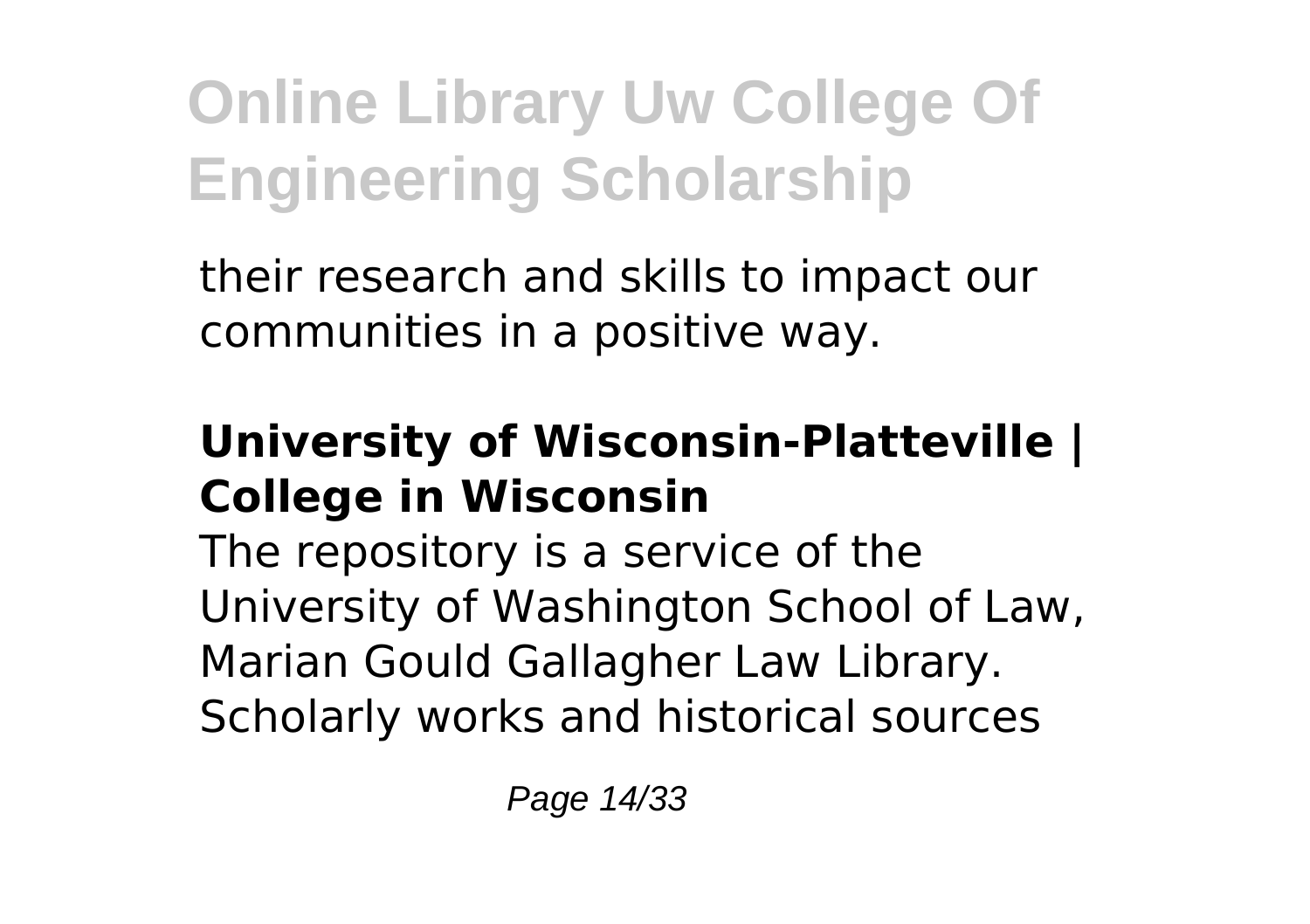have been selected for inclusion in the repository.

### **UW Law Digital Commons**

Our guarantee of a minimum \$1200 scholarship for each student's first two years. ... Hospitality and Tourism Management or Pre-Engineering to start your journey towards a rewarding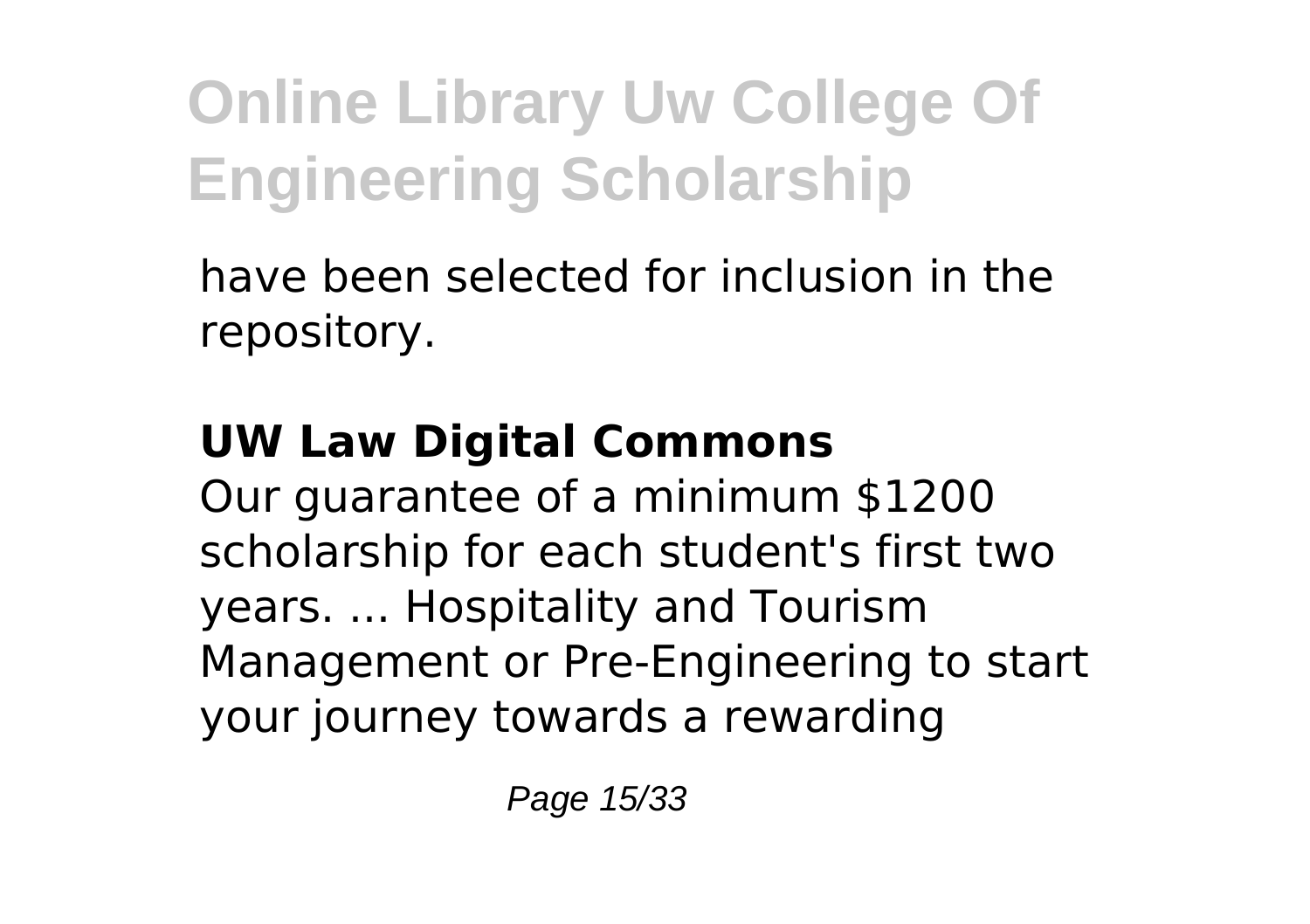professional career. UW-Platteville Richland invests in our students by offering affordable tuition costs, textbook rentals, and thousands of dollars in available ...

### **Richland | UW-Platteville**

Incoming Freshman Merit Scholarship: All legal residents of Washington state

Page 16/33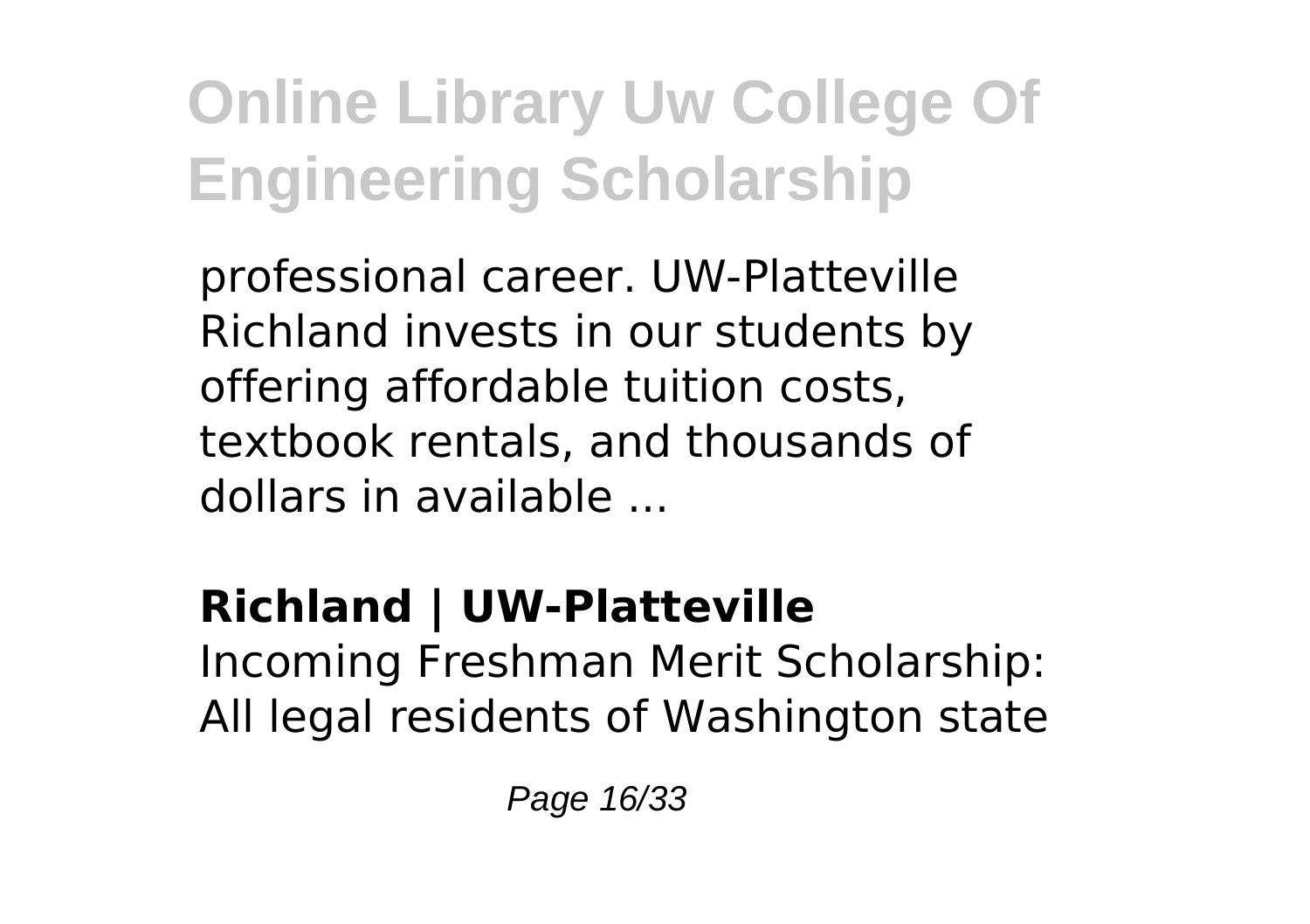with an application for autumn quarter admission received by January 15 are automatically considered for this scholarship; no additional materials are necessary.This scholarship is based on a combination of need and merit, other factors may also be considered. Scholarship amounts vary based on funding allocations ...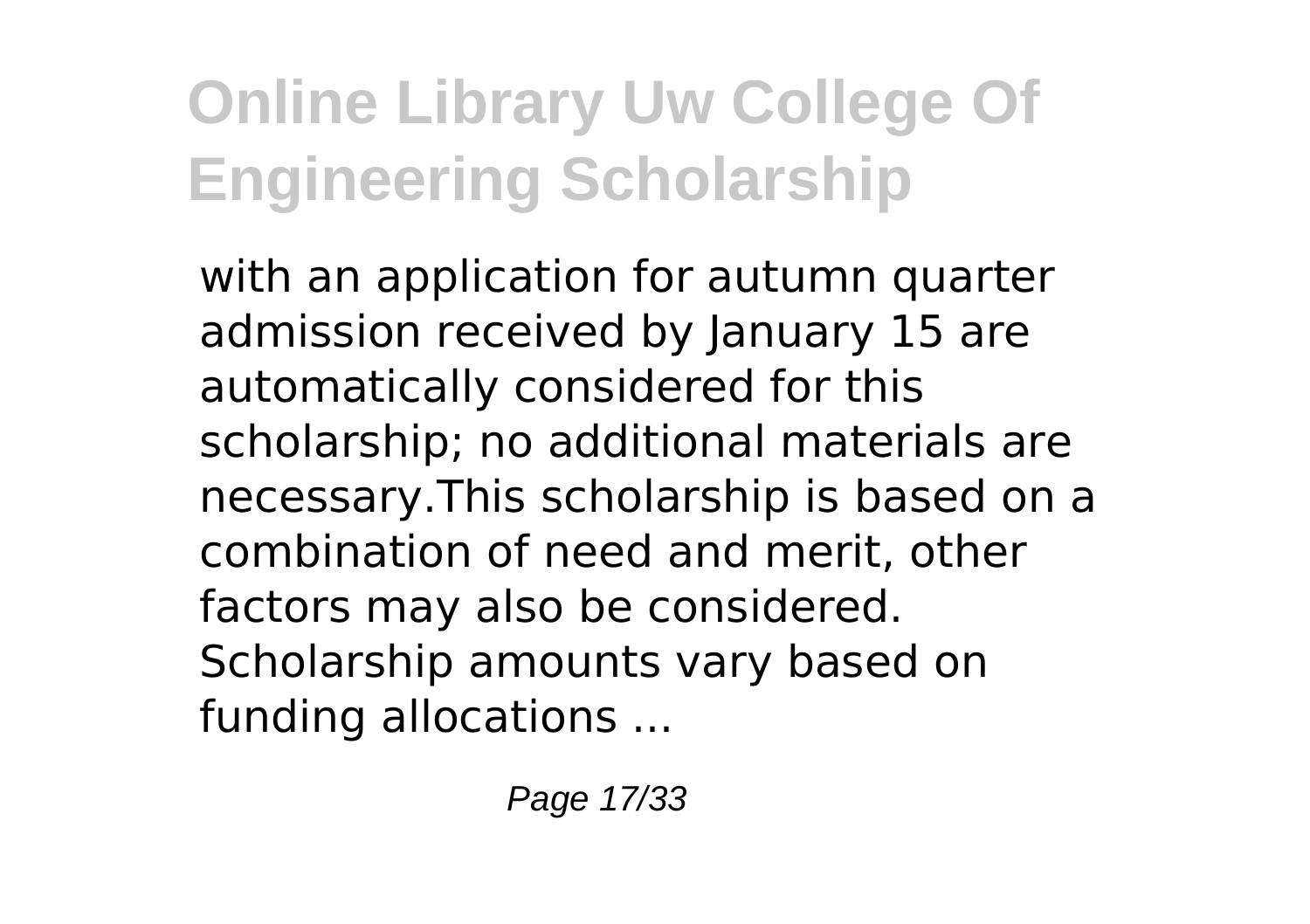#### **Student Financial Aid & Scholarships - University of Washington Tacoma** Ruben Salazar-Izquierdo, a student in the Masters in Construction Management program, was awarded a Fulbright scholarship in 2021. He anticipates finishing the program in June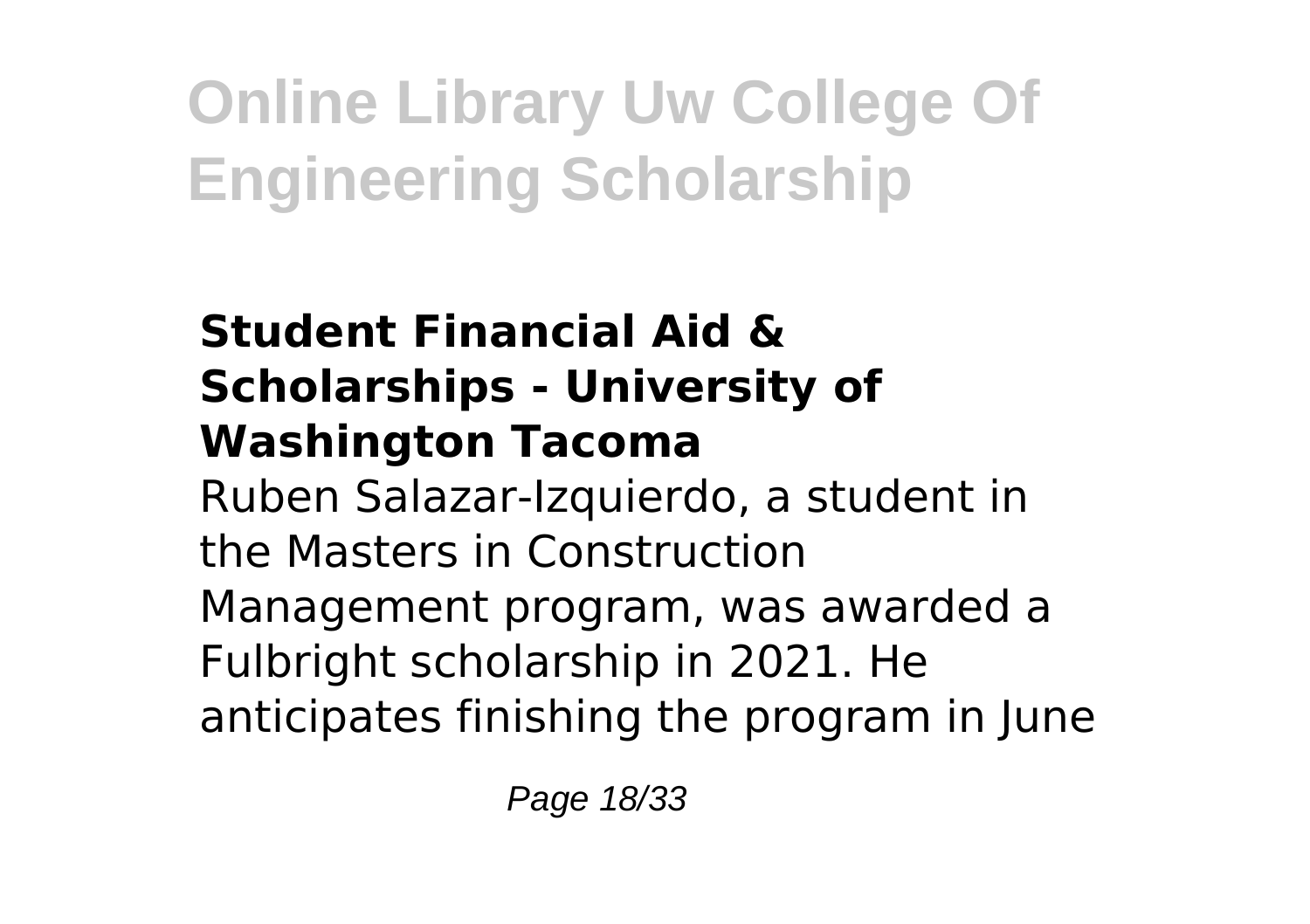2022. The Fulbright U.S. Student Program is the largest U.S. exchange program offering opportunities for students and young professionals to undertake international ...

**University of Washington - Construction Management - Department of ...**

Page 19/33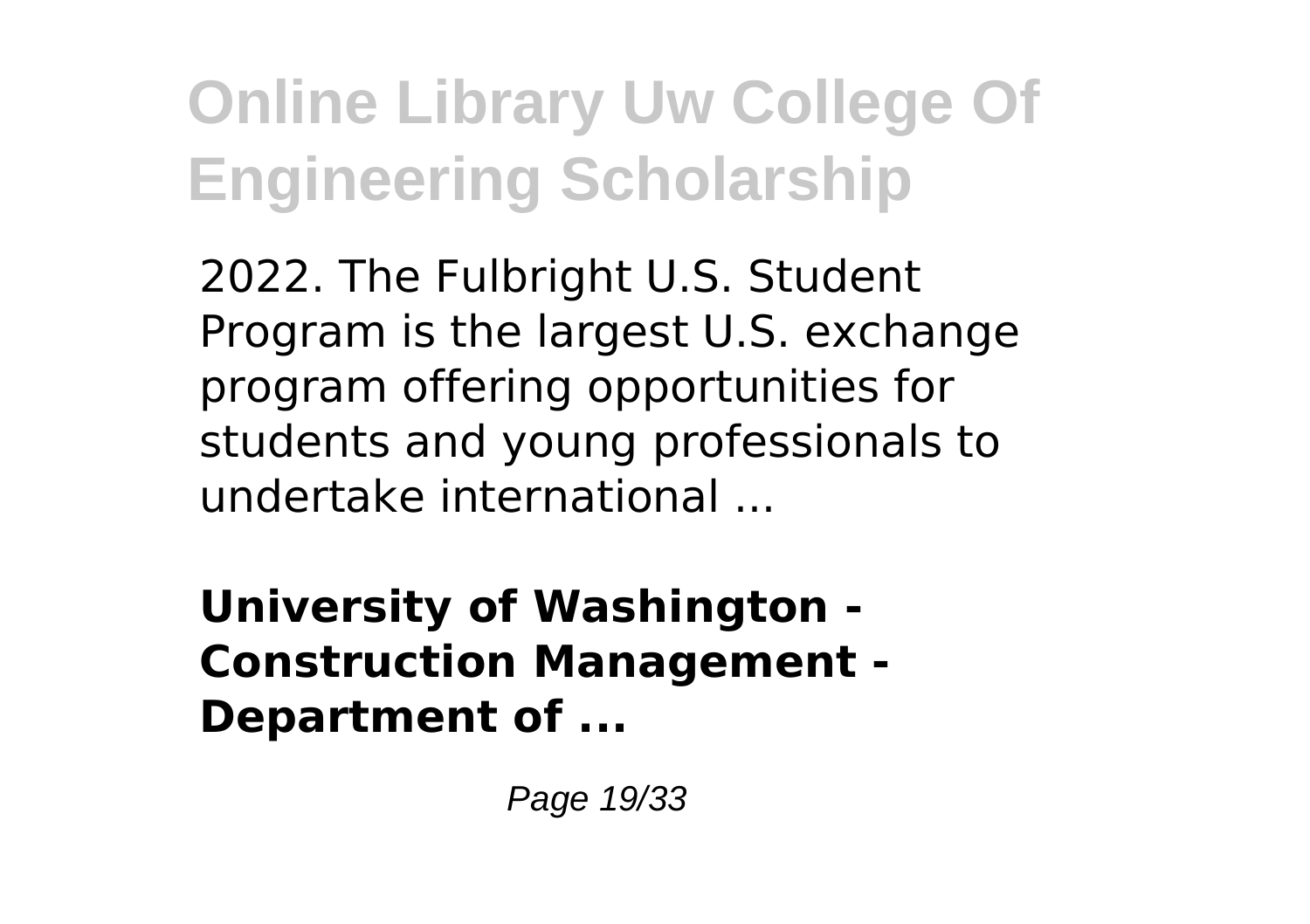The Washington NASA Space Grant Community College Transfer Scholarships are awarded to promising community college students planning to transfer to the UW to continue their studies in engineering, math, science or technology. Students must be Washington state residents and citizens of the U.S. to be eligible to apply, and

Page 20/33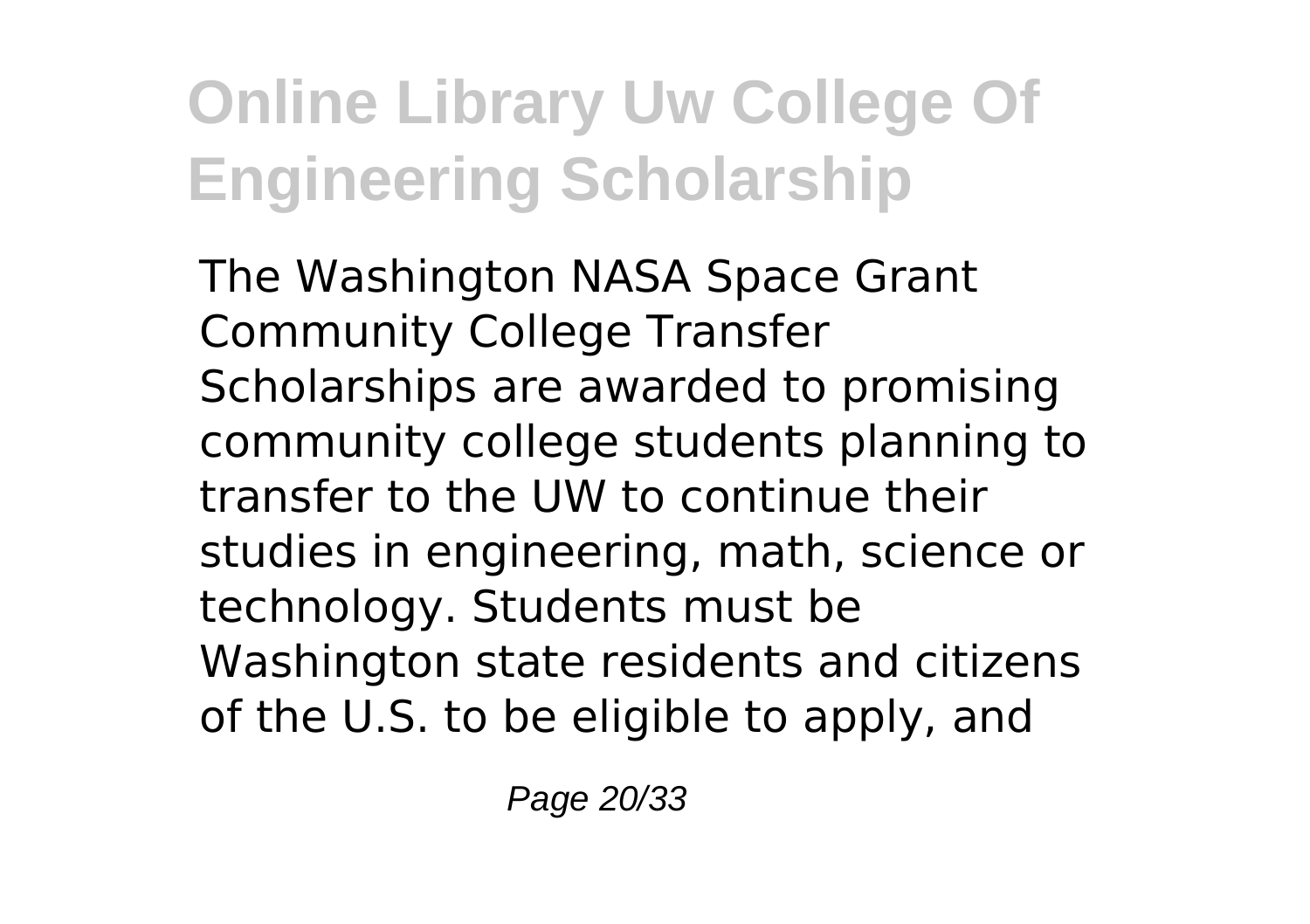they may plan to enter ...

**Scholarships | Office of Admissions** UW-Extension has been restructured into UW-Madison and UW System Administration Divisions moved to UW-Madison. Cooperative Extension is now known as UW-Madison Division of Extension. If you have questions related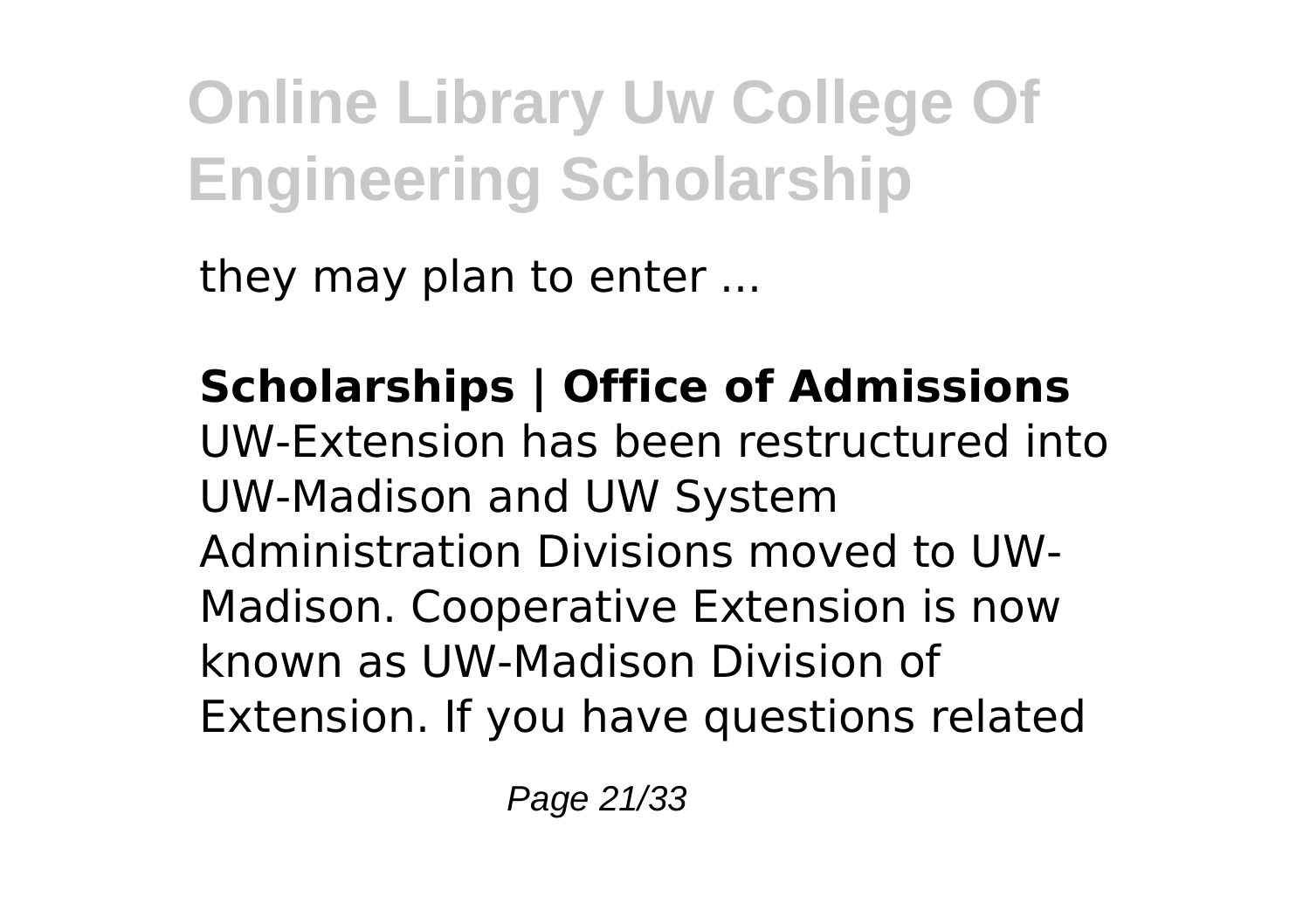to agriculture, food preservation, gardening, 4H Youth Clubs and other topics, you can find that information on the Division of Extension website and at your local County Extension ...

#### **Former UW-Extension**

Welcome to University of Wisconsin-Platteville's scholarship opportunities

Page 22/33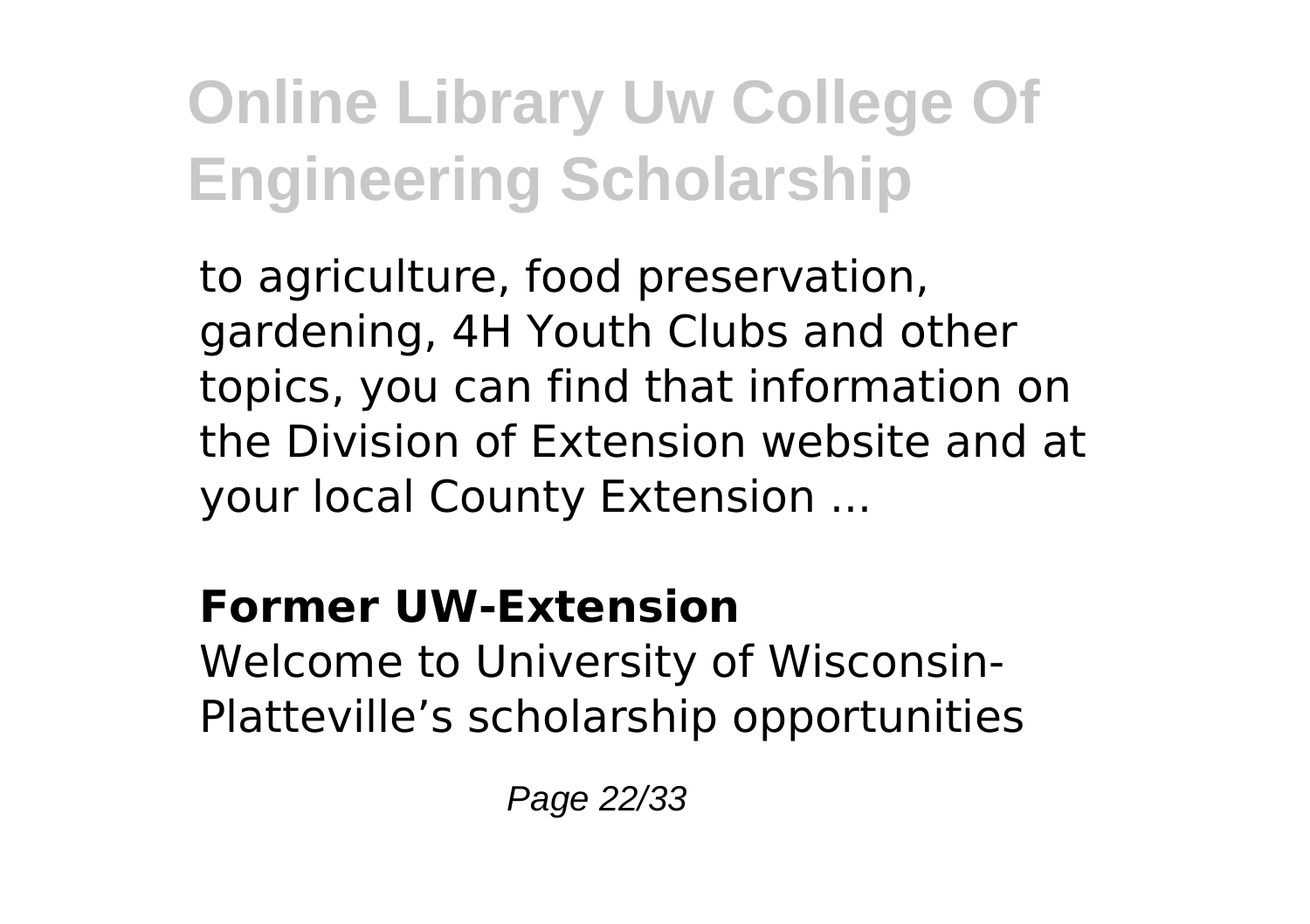homepage! ... colleges, departments and offices throughout the University. Click Show Filters to display filter options such as college or major. Use the Search box to find scholarships by keyword or name. Select the scholarship name to learn more about the opportunity.

### **All Opportunities - University of**

Page 23/33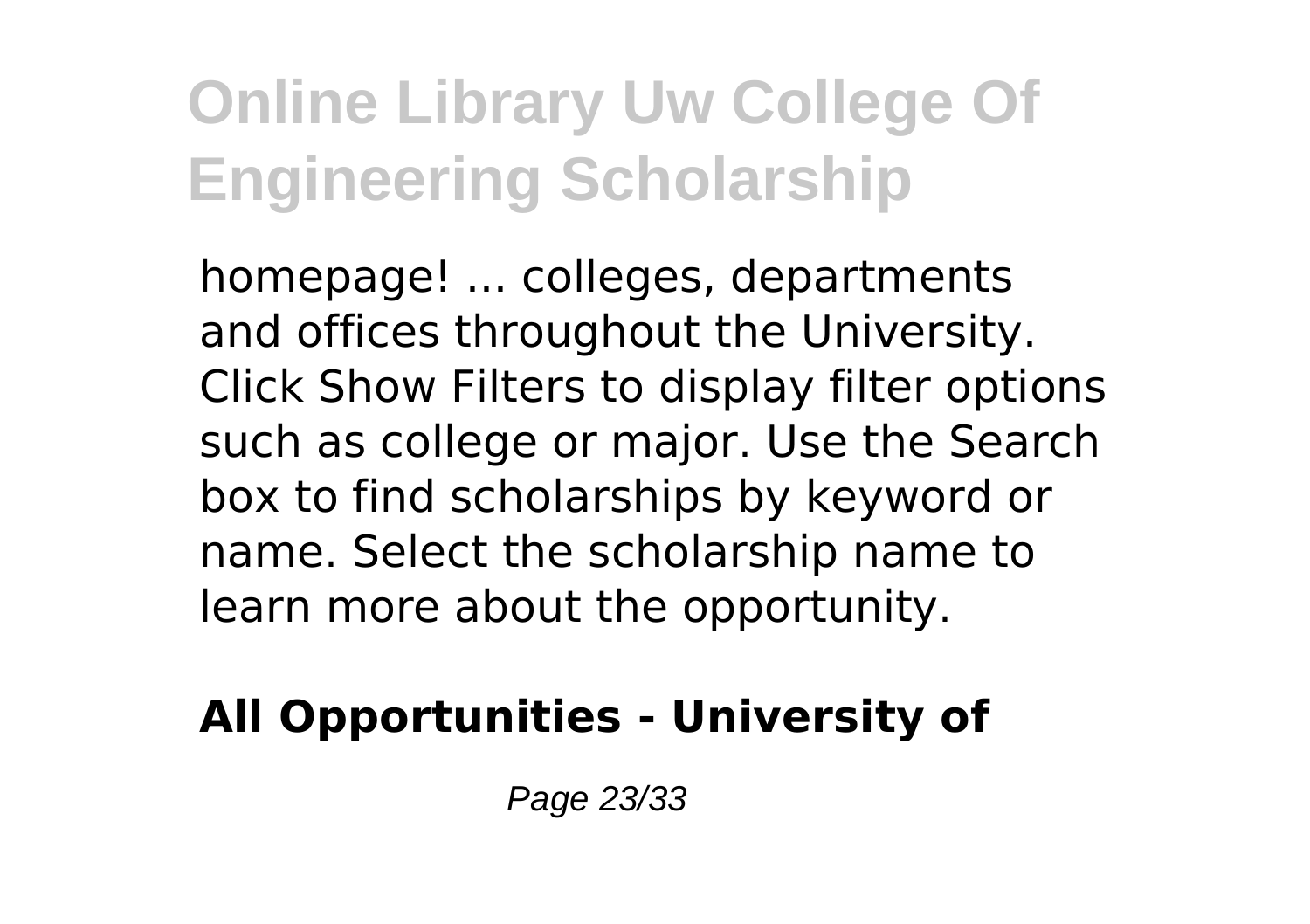#### **Wisconsin-Platteville**

If you win, you'll receive a \$250,000 college scholarship, your teacher will receive a \$50,000 prize, and your school will get a new \$100,000 science lab. Bucky's Tuition Promise The program guarantees scholarships and grants to pay for tuition and segregated fees for students whose household adjusted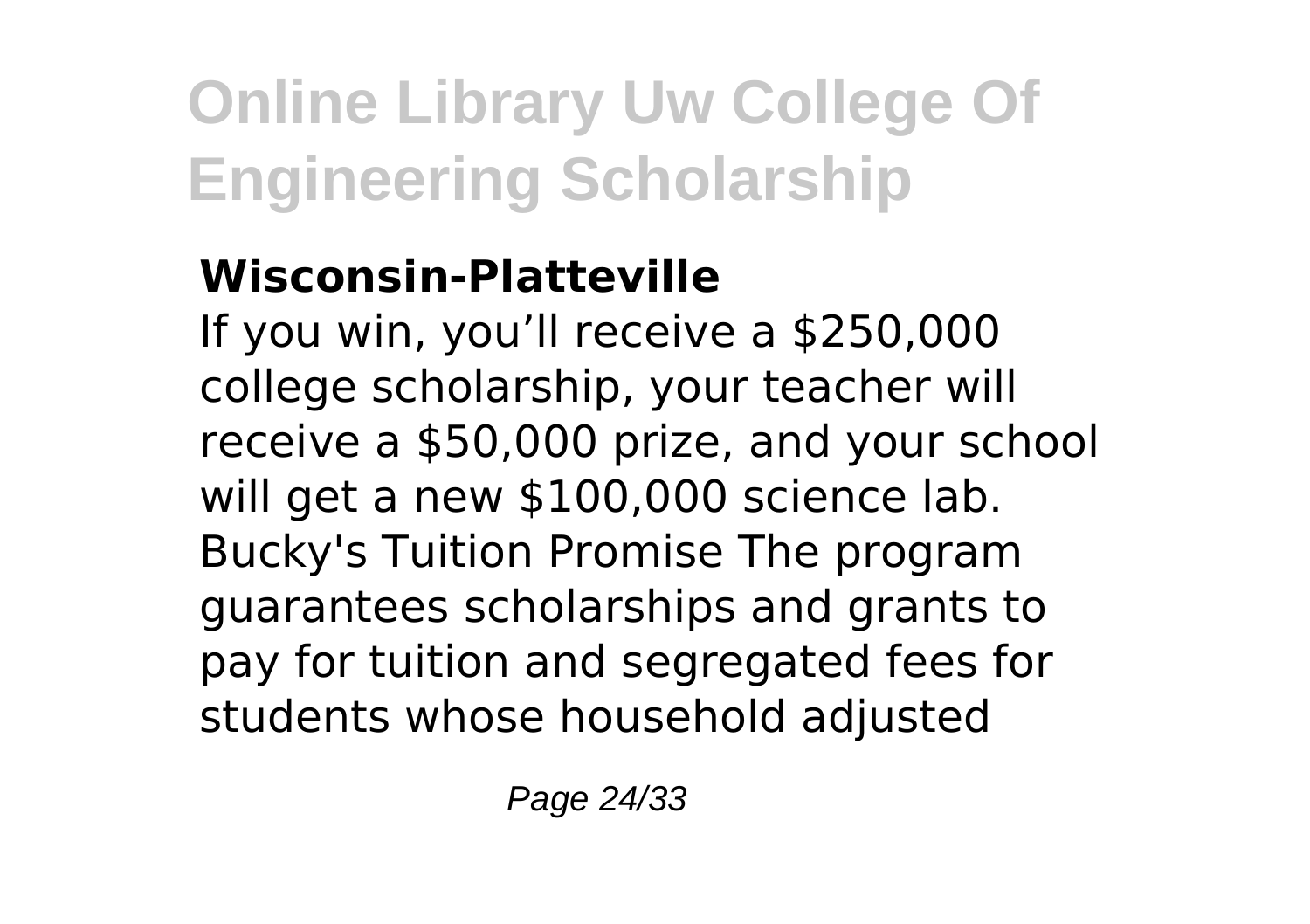gross income (AGI) is \$60,000 or less.

**Scholarships and other Resources | Wisconsin Department of Public ...** Graduate Certificate in Software Development Engineering; K-12 and Community College Programs; Industry Capstone Program. Admission expand more. ... A new building on the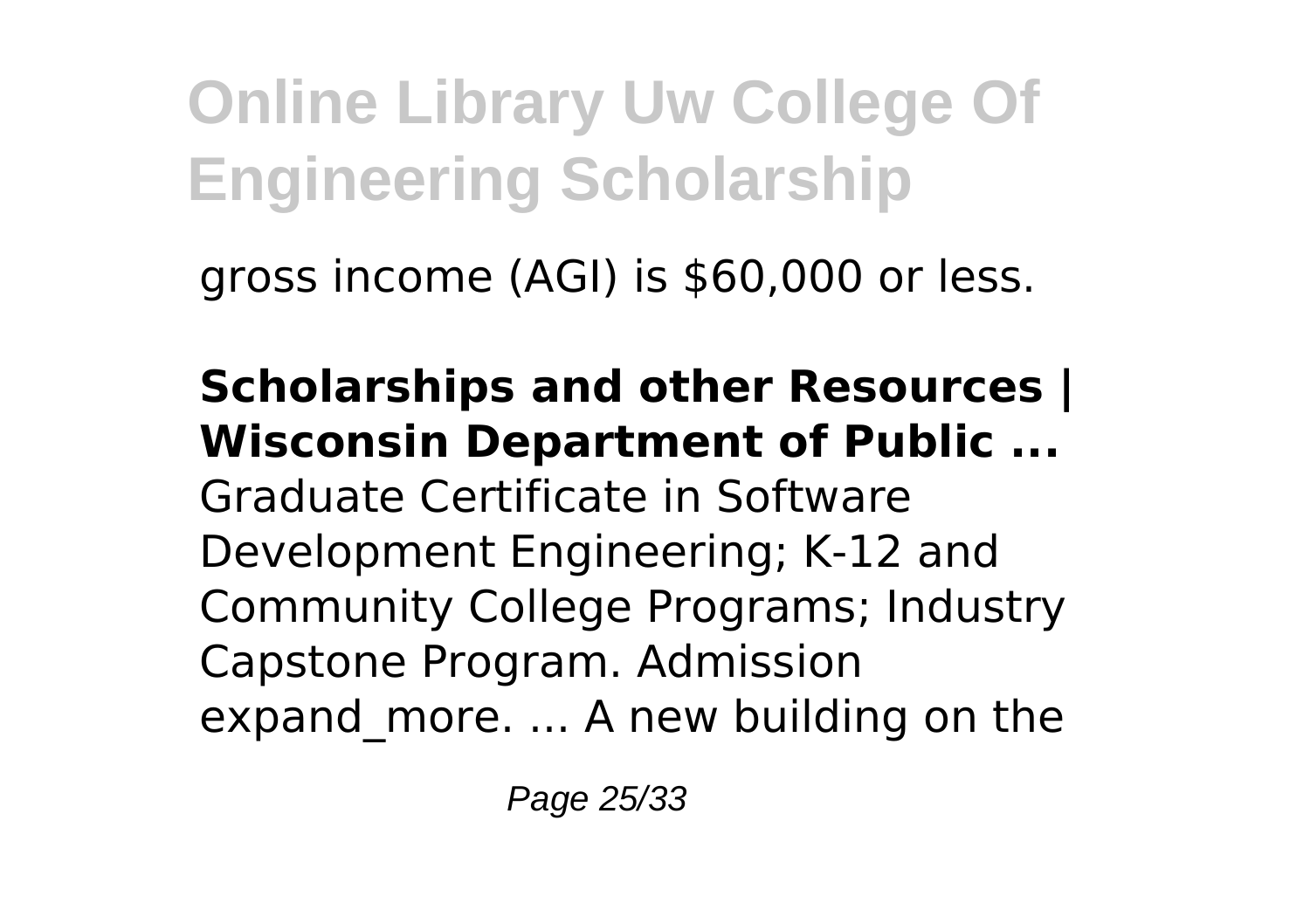rise at the University of Washington Tacoma will help meet the growing need for STEM programming in the South Sound and much more. ... research and scholarship, is advancing ...

**SET Home | Engineering & Technology | University of Washington Tacoma**

Page 26/33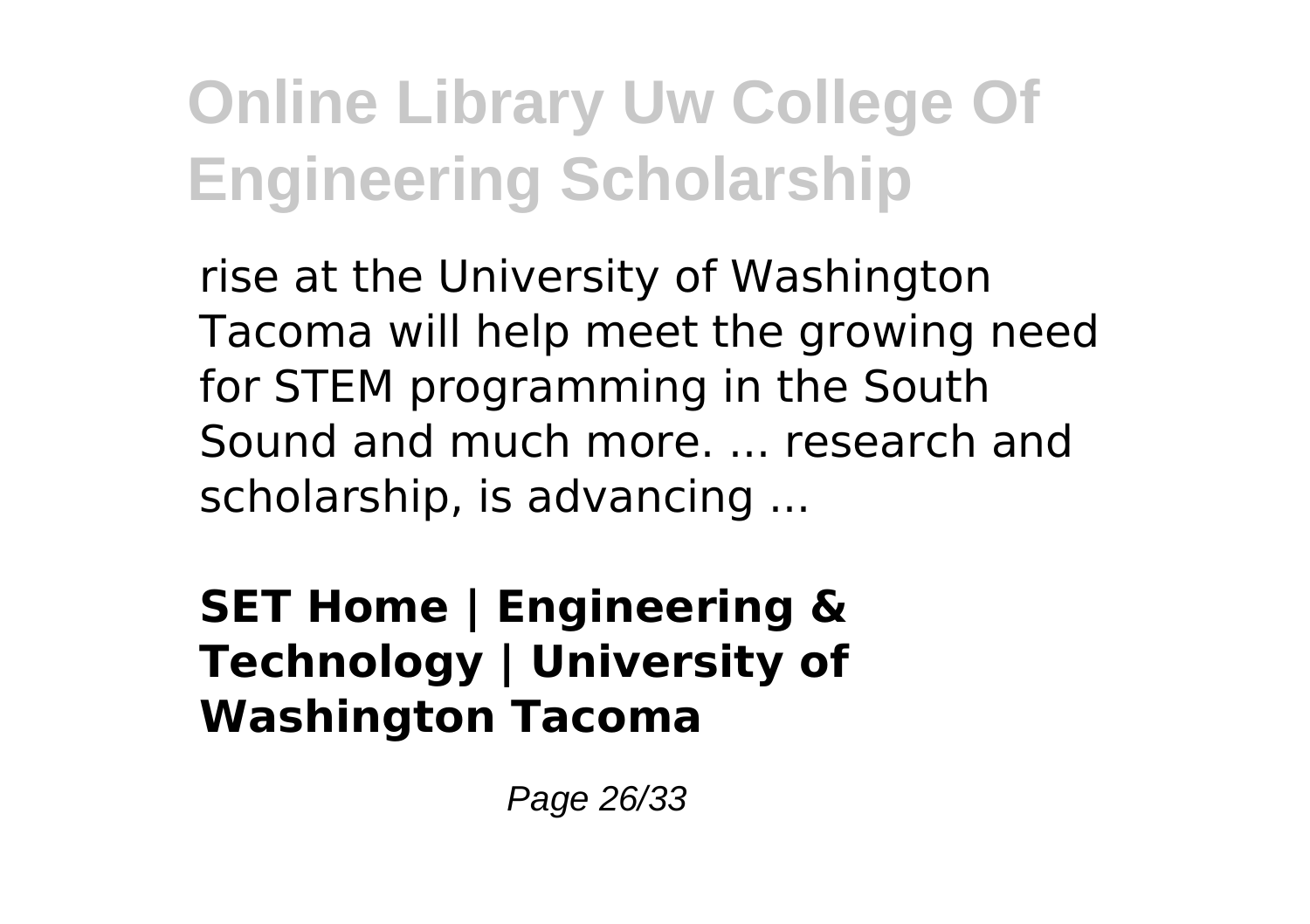The Panther Scholarship Portal is your one-stop website to find and apply to the majority of scholarships offered at UWM. Complete one General Application and the majority of your application carries over to the next awarding cycle. Your School/College may also have a supplemental application, which they use along with the General Application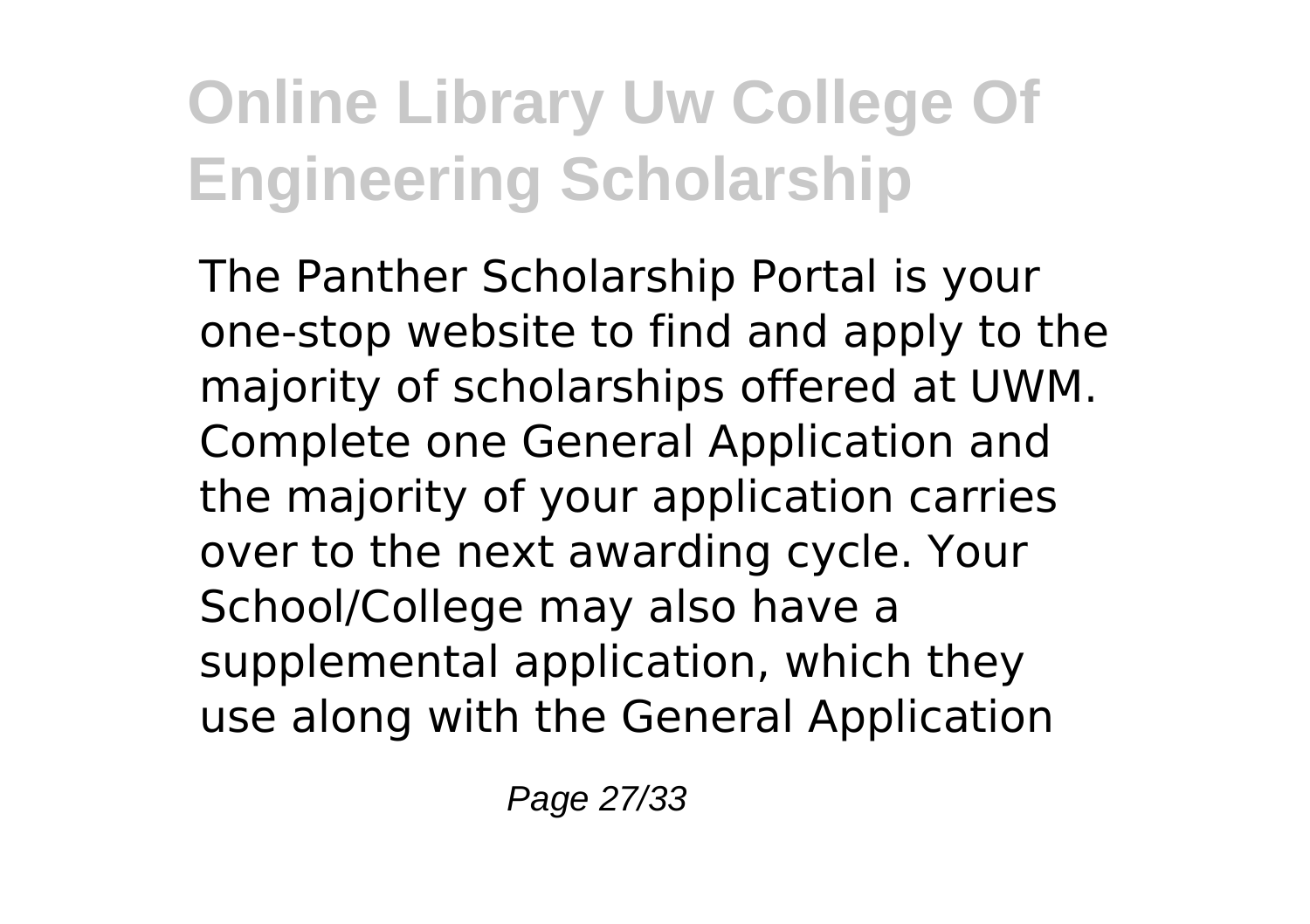to award their scholarships.

### **Scholarships | One Stop Enrollment and Financial Services**

The University of Washington online Master of Supply Chain Transportation & Logistics degree boosts your knowledge and skills and helps you forge connections to accelerate your career.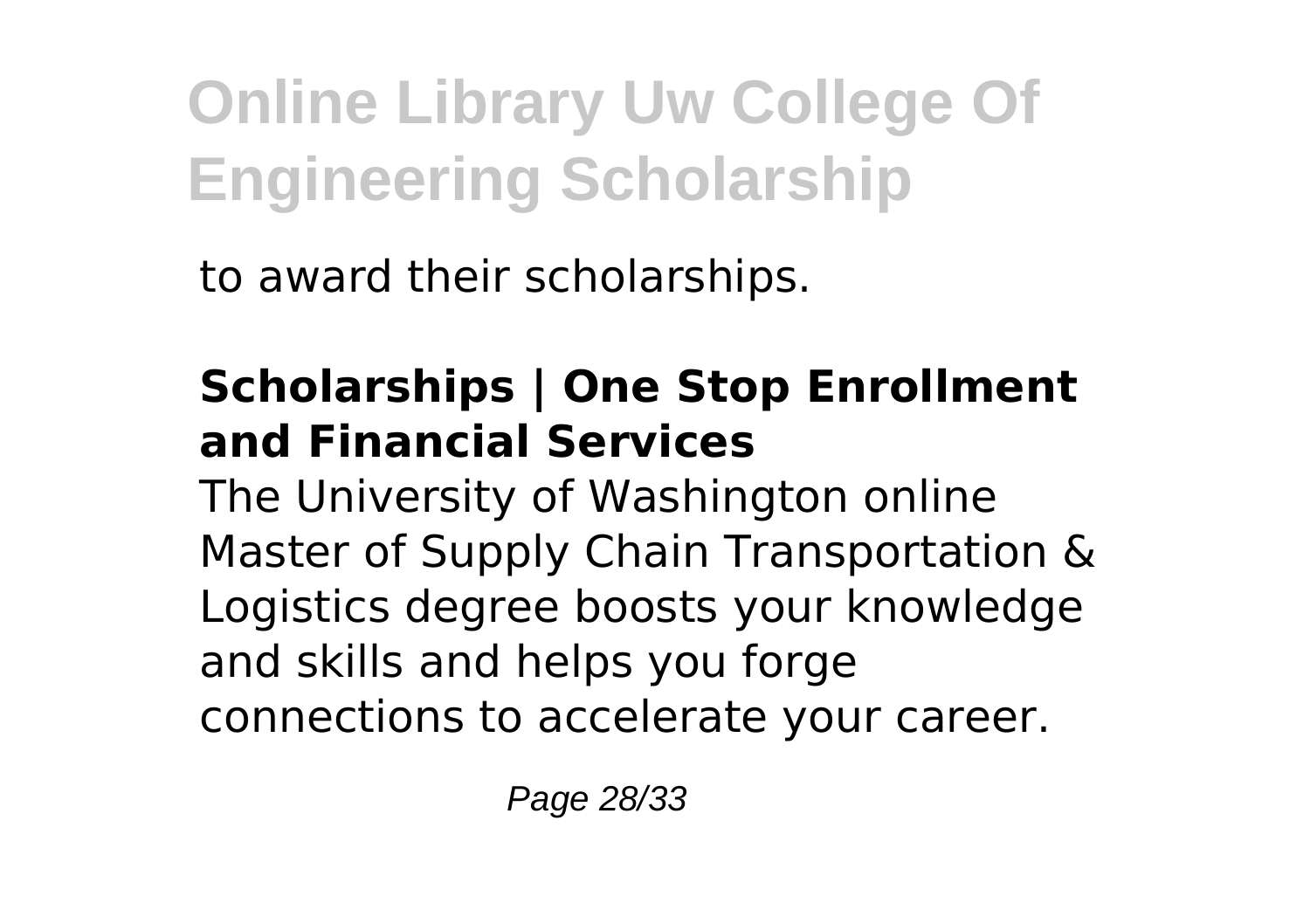Faculty and a graduate from the Master of Supply Chain Transportation & Logistics describe the curriculum and how the program helps students advance their careers.

#### **UW Online - Supply Chain Transportation & Logistics Master's Degree**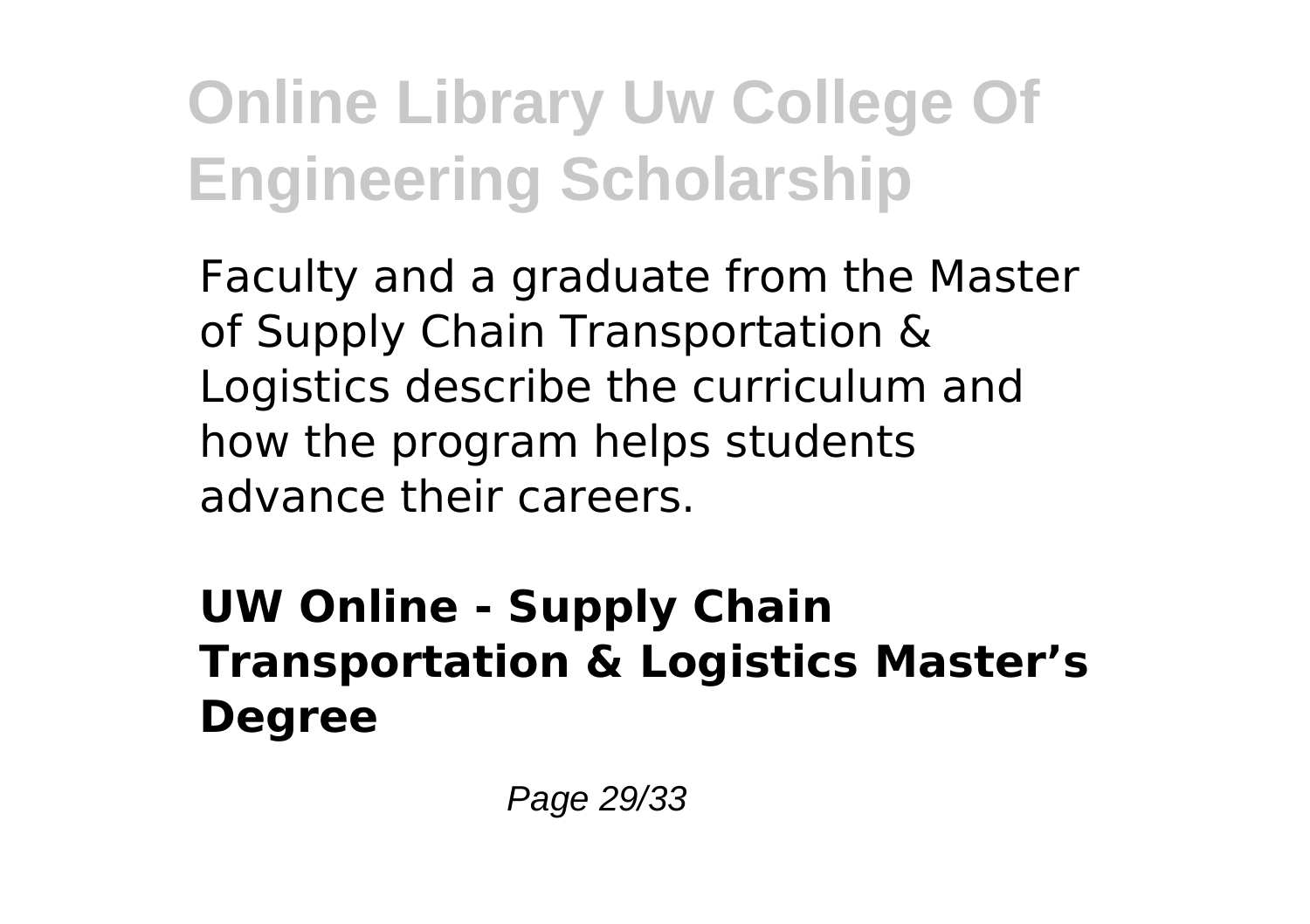The University of Wyoming will only consider degrees from accredited universities/colleges that are recognized by the U.S. Department of Education. It is your responsibility to ensure your application materials were submitted. The system will send an email that we successfully received your application.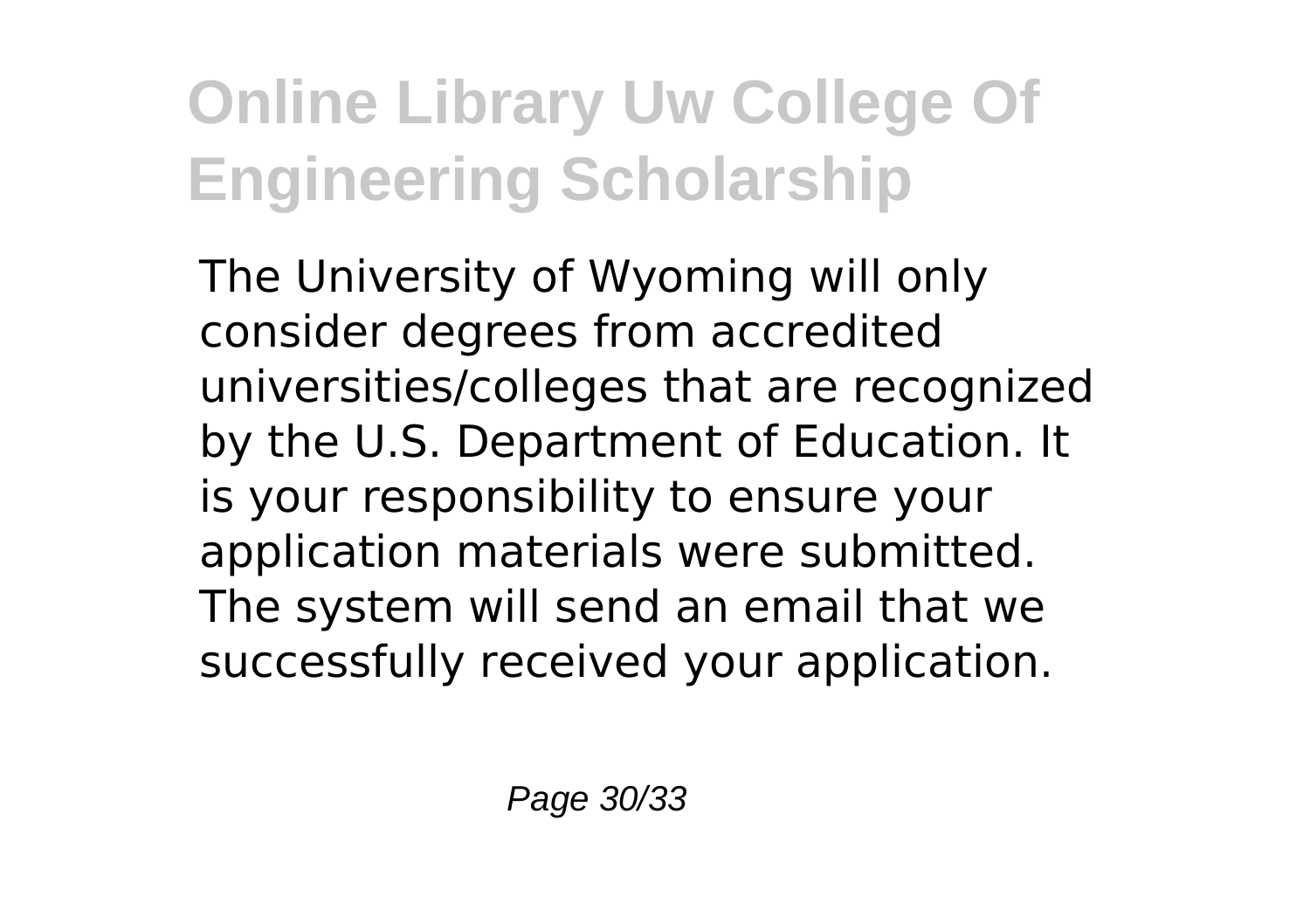#### **Prospective Employees | Job Opportunities | Careers at UW | Human Resources**

Edgewood College has many types support and tuition scholarships. See what types of tuition are best for you ... the Edgewood College Scholarship Application priority deadline is December 15, 2021 and the final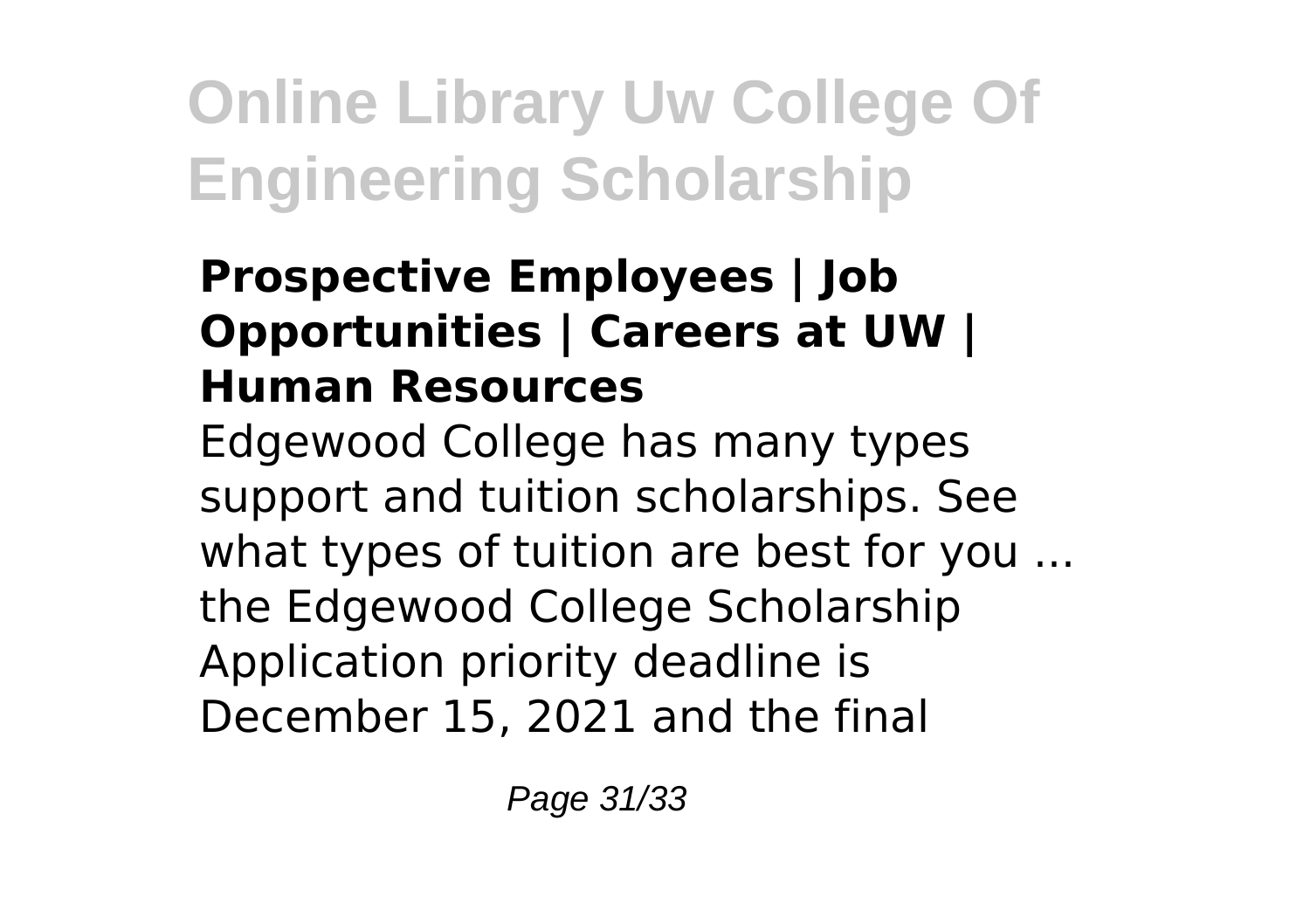deadline is January 5, 2022. ... engineering, medicine, nursing or business. Social Justice Award (\$500–\$3,000) ...

Copyright code: [d41d8cd98f00b204e9800998ecf8427e.](/sitemap.xml)

Page 32/33